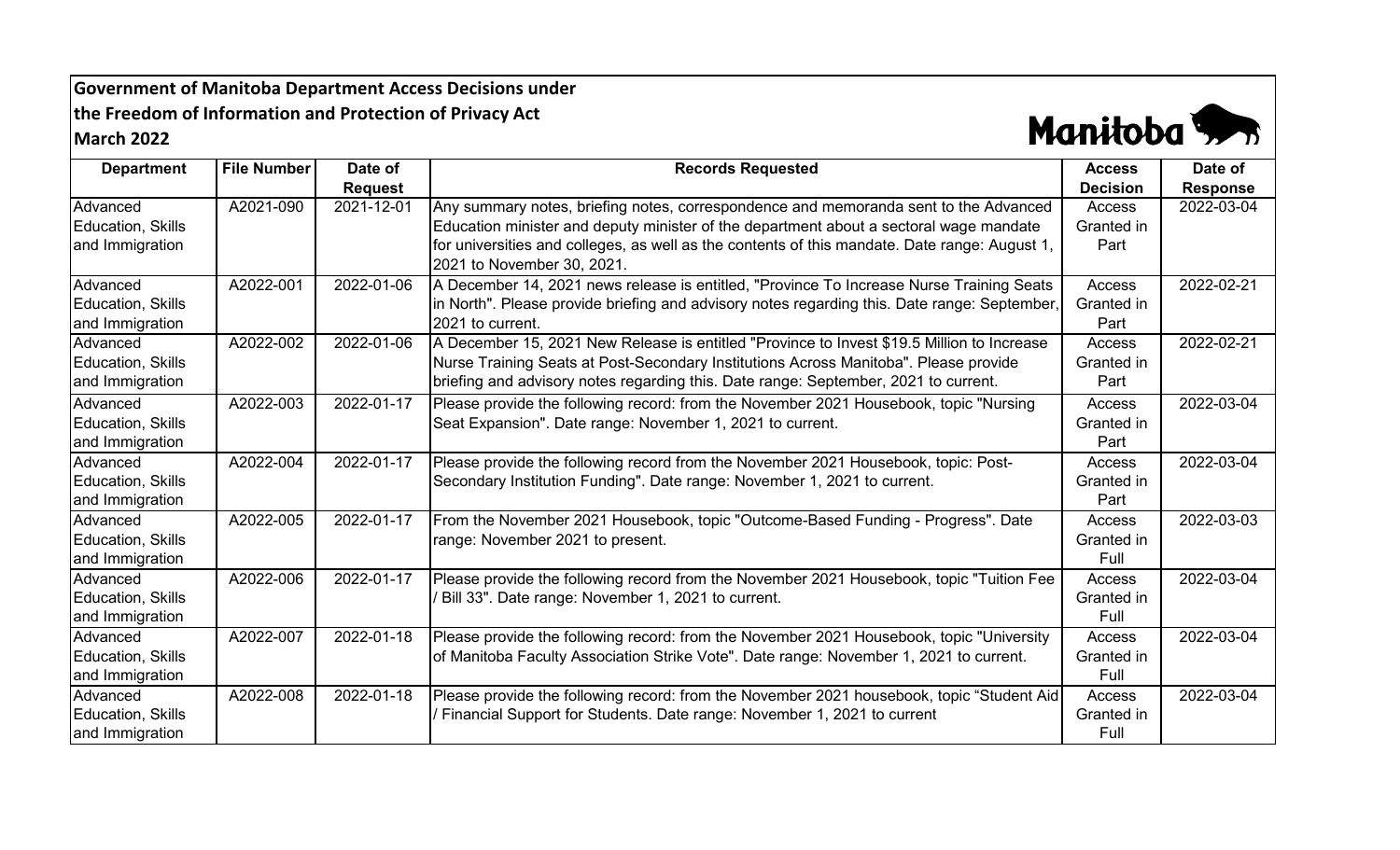| Advanced<br>Education, Skills<br>and Immigration | A2022-009               | 2022-01-18 | From the November 2021 Housebook, topic "Immigration Programs". Date range:<br>November 1, 2021 to current.                                                                                                                                                                                                                                                                                                                                                                                                                                                                                                                                  | Access<br>Granted in<br>Part                             | 2022-03-03 |
|--------------------------------------------------|-------------------------|------------|----------------------------------------------------------------------------------------------------------------------------------------------------------------------------------------------------------------------------------------------------------------------------------------------------------------------------------------------------------------------------------------------------------------------------------------------------------------------------------------------------------------------------------------------------------------------------------------------------------------------------------------------|----------------------------------------------------------|------------|
| Advanced<br>Education, Skills<br>and Immigration | A2022-012               | 2022-02-10 | All correspondence between the Minister of Advanced Education (both the current minister<br>and previous minister) and the University of Manitoba, specifically with the university<br>president                                                                                                                                                                                                                                                                                                                                                                                                                                             | Access<br>Granted in<br>Part                             | 2022-03-30 |
| Agriculture                                      | 21-00146                | 2021-12-22 | Any and all information and communications relating to Order in Council 436/2021. Any and<br>all information and communication relating to the 1 year extension of Louisiana Pacific Ltd.'s<br>Forest Management Licence Agreement.                                                                                                                                                                                                                                                                                                                                                                                                          | Access<br>Denied -<br>Exceptions to<br><b>Disclosure</b> | 2022-03-31 |
| Agriculture                                      | 22-00006                | 2022-01-15 | Any correspondence made to or from [name removed] with respect to [location removed], as<br>described under CT# 3011172 WLTO, in the R.M. of Springfield [infromation removed].<br>Date Range: June 2018 - September 2020                                                                                                                                                                                                                                                                                                                                                                                                                    | Access<br>Granted in<br>Part                             | 2022-03-31 |
| Agriculture                                      | <b>AGR 22-</b><br>00001 | 2022-01-03 | Requests access to all correspondence/ records/ audio and video recordings, etc., relating<br>to conservation incident/ enforcement and investigation [detailed list of requested records<br>provided by applicant removed].                                                                                                                                                                                                                                                                                                                                                                                                                 | Access<br>Granted in<br>Part                             | 2022-03-24 |
| Agriculture                                      | <b>AGR 22-</b><br>00005 | 2022-01-15 | Requests access to any correspondence made to or from the Minister (including the offices<br>thereof) with respect to [location removed], as described under CT# 3011172 WLTO, in the<br>R.M of Springfield [information removed]. Date range: June 2018 -September 2020.                                                                                                                                                                                                                                                                                                                                                                    | Access<br>Denied - No<br><b>Records</b>                  | 2022-03-24 |
| Agriculture                                      | <b>ARD 21-</b><br>00120 | 2021-11-19 | From the Department's 2021 Committee of Supply Book, from section "B-Human Resource"<br>copy note 2 "Staffing Overview"                                                                                                                                                                                                                                                                                                                                                                                                                                                                                                                      | Access<br>Granted in<br>Full                             | 2022-03-08 |
| Agriculture                                      | <b>ARD 21-</b><br>00144 | 2021-12-16 | Please provide all records containing discussions or preparation for discussions between<br>the Ministry of Agriculture, Agriculture and Resource Development, industry representatives,<br>and government officials regarding animal activists. With respect to correspondence,<br>exclude instances in which the Ministry issued a standard acknowledgement in response to<br>a letter and where no further discussions occurred. Industry representatives include official<br>representatives of agricultural and agri-food organizations, farmers, and trucking industry<br>representatives. Date range: January 1, 2020 - July 31, 2021 | Access<br>Granted in<br>Part                             | 2022-03-08 |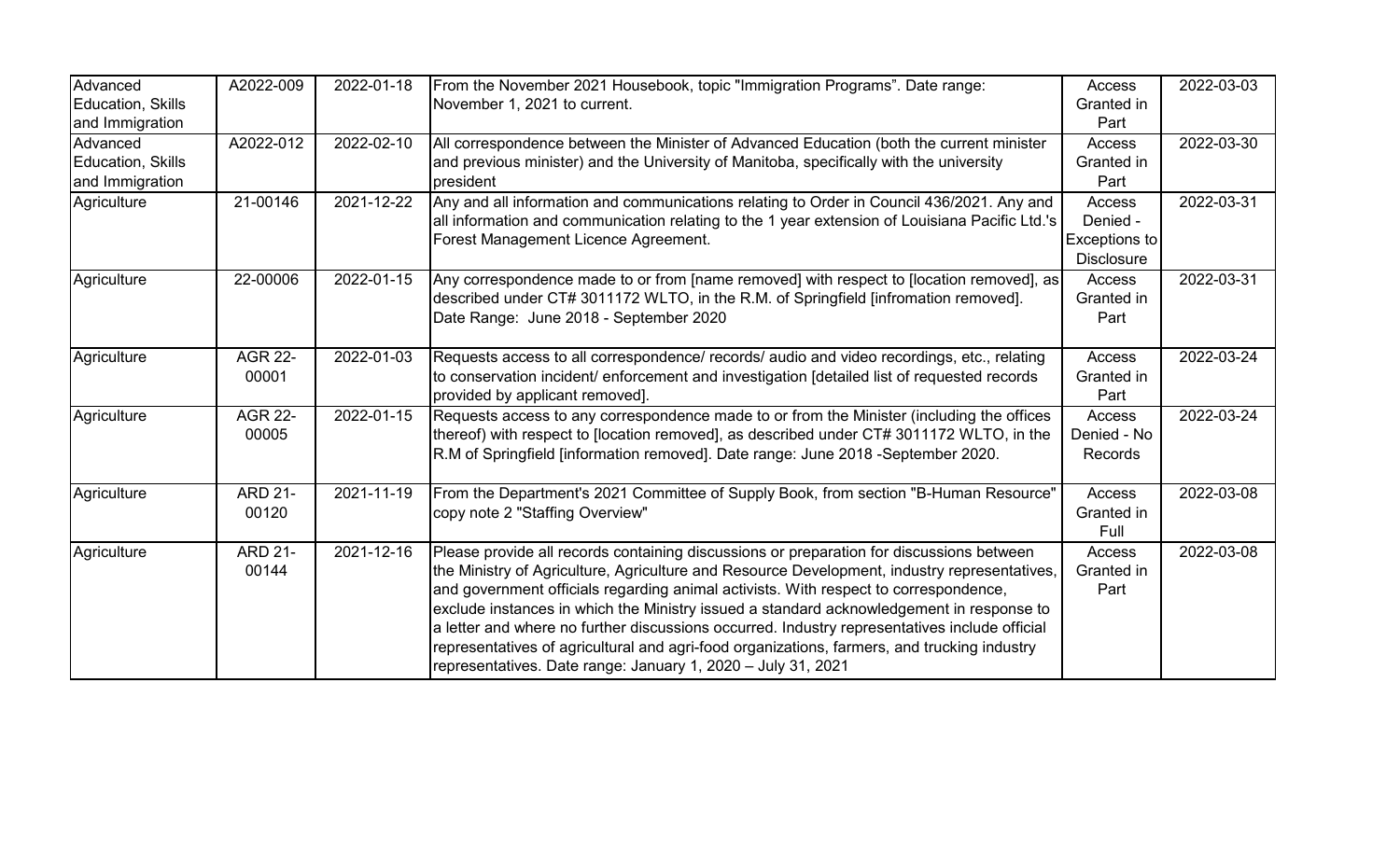| Agriculture             | <b>ARD 21-</b> | 2021-12-16 | Please provide all records containing discussions or preparation for discussions between        | Access        | 2022-03-08 |
|-------------------------|----------------|------------|-------------------------------------------------------------------------------------------------|---------------|------------|
|                         | 00145          |            | the Ministry of Agriculture, Agriculture and Resource Development, industry representatives,    | Granted in    |            |
|                         |                |            | and government officials regarding animal activists in relation to Bill 62, the Animal Diseases | Part          |            |
|                         |                |            | Amendment Act. With respect to correspondence, exclude instances in which the Ministry          |               |            |
|                         |                |            | issued a standard acknowledgement in response to a letter and where no further                  |               |            |
|                         |                |            | discussions occurred. Industry representatives include official representatives of agricultural |               |            |
|                         |                |            | and agri-food organizations, farmers, and trucking industry representatives.                    |               |            |
|                         |                |            | Date range: July 1, 2019 - July 31, 2021                                                        |               |            |
| <b>Central Services</b> | 21CNS-127      | 2022-10-04 | All information on "Synergy" and its subsidiary "Telmate", who its Chief Executive Officer is,  | Access        | 2022-03-22 |
|                         |                |            | its Board of Directors members names, its Business Plan, Corporate Strategy(s) and              | Denied - No   |            |
|                         |                |            | priorities, purpose, mandate, history, etc. - (the same "synergy" and "Telmate"                 | Records       |            |
|                         |                |            | business/corporation entity that's contracted by Manitoba Justice - Corrections Division.       |               |            |
|                         |                |            | Timeframe - 2013-Present - and/or when "Synergy" and Telmate" started/opened/was                |               |            |
|                         |                |            | founded/incorporated as an entity/business/ body corporate"                                     |               |            |
| Conservation and        | 2021-168       | 2021-10-25 | Public Accounts for 2017/2018 for "Other Appropriations" includes a disclosed \$2,598,788       | Access        | 2022-03-04 |
| Climate                 |                |            | paid to Custom Helicopters Ltd. St. Andrews. Please provide a copy of the contracts             | Granted in    |            |
|                         |                |            | associated with these payments.                                                                 | Part          |            |
| Conservation and        | 2021-169       | 2021-10-25 | Public Accounts for 2017/2018 for "Other Appropriations" includes a disclosed \$3,009,594       | Access        | 2022-03-04 |
| <b>Climate</b>          |                |            | paid to Custom Helicopters Ltd. Please provide a copy of the contracts associated with          | Granted in    |            |
|                         |                |            | these payments.                                                                                 | Part          |            |
| Conservation and        | 2022-004       | 2022-02-10 | Requests access to the following record from the fall 2021 Housebook, under 1. "Key             | Access        | 2022-03-14 |
| <b>Climate</b>          |                |            | Departmental Initiatives and Issues," copy of note H, "Final Water Power Act Licenses".         | Granted in    |            |
|                         |                |            |                                                                                                 | Part          |            |
| Conservation and        | 2022-010       | 2022-02-17 | Requests access to the following record from the fall 2021 Housebook, under 2. "Climate         | <b>Access</b> | 2022-03-14 |
| <b>Climate</b>          |                |            | and Green Plan," copy of note E, "Low Carbon Economy Fund".                                     | Granted in    |            |
|                         |                |            |                                                                                                 | Part          |            |
| Conservation and        | 2022-012       | 2022-02-17 | Requests access to the following record from the fall 2021 Housebook, under 2. "Climate         | Access        | 2022-03-14 |
| <b>Climate</b>          |                |            | and Green Plan," copy of note B, "Climate and Green Plan - Implementation Update".              | Granted in    |            |
|                         |                |            |                                                                                                 | Part          |            |
| Conservation and        | 2022-013       | 2022-02-17 | Requests access to the following record from the fall 2021 Housebook, under 2. "Climate         | Access        | 2022-03-14 |
| Climate                 |                |            | and Green Plan," copy of note D, "Emission Reduction Targets and Actions".                      | Granted in    |            |
|                         |                |            |                                                                                                 | Part          |            |
| <b>Crown Services</b>   | 20CS-043       | 2020-07-06 | Memos regarding staff reductions since March 1, 2020. Date range: March 1, 2020 to July         | Access        | 2022-03-08 |
|                         |                |            | 6, 2020.                                                                                        | Denied - No   |            |
|                         |                |            |                                                                                                 | Records       |            |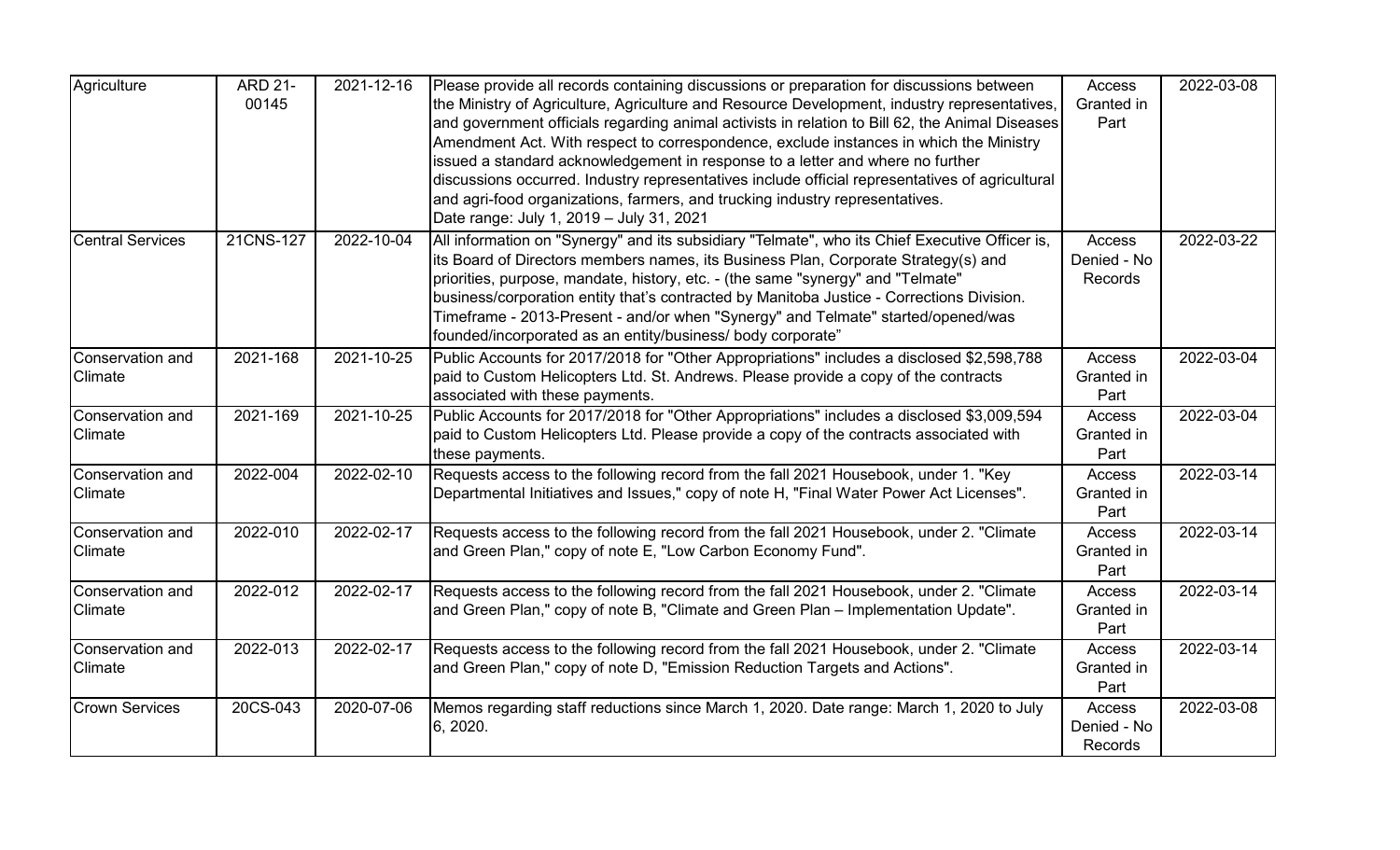| <b>Crown Services</b>                               | 20CS-071  | 2020-09-14 | -How many "Scrap & surplus sales and investment recovery sales" have taken place in the<br>past 2 years?<br>-A list of every "Scrap & surplus sales and investment recovery" in the past 2 years with the<br>final sale price?<br>-Who is responsible for the "Scrap & surplus sales and investment recovery" for<br>Manitoba Hydro?<br>Timeline: 2018 to September 14, 2020 | Access<br>Denied - No<br>Records        | 2022-03-22 |
|-----------------------------------------------------|-----------|------------|------------------------------------------------------------------------------------------------------------------------------------------------------------------------------------------------------------------------------------------------------------------------------------------------------------------------------------------------------------------------------|-----------------------------------------|------------|
| <b>Crown Services</b>                               | 21CS-013  | 2021-03-04 | All briefing, advisory, and speaking notes for the Manitoba Hydro Amendment Act (Bill 203).                                                                                                                                                                                                                                                                                  | Access<br>Denied - No<br>Records        | 2022-03-22 |
| Economic<br>Development,<br>Investment and<br>Trade | E2022-001 | 2022-01-05 | Briefing notes, advisory notes and correspondence (all communication including letters and<br>internal and external emails at director level and above) regarding the Privatization of the<br>Industrial Technology Centre.                                                                                                                                                  | Access<br>Granted in<br>Part            | 2022-03-08 |
| Economic<br>Development,<br>Investment and<br>Trade | E2022-002 | 2022-01-11 | Any correspondence made to or from the Assistant Director (incl. the offices thereof) with<br>respect to [location removed], as described under CT#<br>3011172 WLTO, in the R.M. of Springfield Date range: June 2018 to September 2020                                                                                                                                      | <b>Access</b><br>Denied - No<br>Records | 2022-03-02 |
| Economic<br>Development,<br>Investment and<br>Trade | E2022-003 | 2022-01-11 | Any correspondence made to or from the Director (incl. the offices thereof) with respect to<br>[location removed], as described under CT# 3011172 WLTO, in the R.M. of Springfield                                                                                                                                                                                           | Access<br>Granted in<br>Part            | 2022-03-22 |
| Economic<br>Development,<br>Investment and<br>Trade | E2022-008 | 2022-01-17 | November 2021 housebook, topic "Invest Manitoba" [Date range: November 1, 2021 to<br>current]                                                                                                                                                                                                                                                                                | Access<br>Granted in<br>Full            | 2022-03-02 |
| Economic<br>Development,<br>Investment and<br>Trade | E2022-009 | 2022-01-17 | November 2021 housebook, topic "Long Term Recovery" [Date range: November 1, 2021 to<br>current]                                                                                                                                                                                                                                                                             | Access<br>Granted in<br>Full            | 2022-03-02 |
| Economic<br>Development,<br>Investment and<br>Trade | E2022-010 | 2022-01-17 | From the November 2021 Housebook, topic "Internationally Educated Nurses". Date range:<br>November 2021 to current.                                                                                                                                                                                                                                                          | Access<br>Granted in<br>Full            | 2022-03-04 |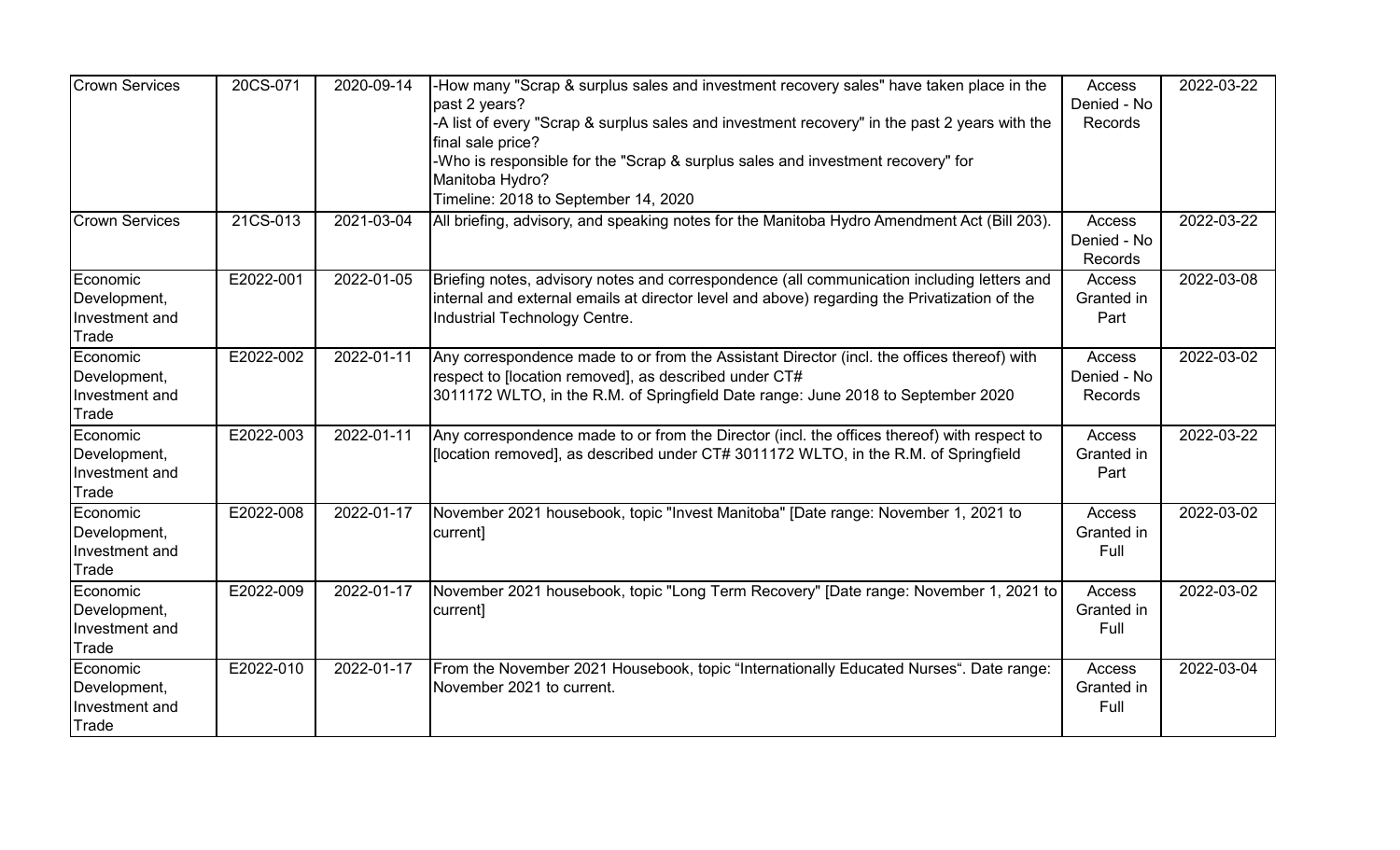| Economic<br>Development,<br>Investment and<br>Trade | E2022-011    | 2022-01-18 | From the November 2021 Housebook, topic "Labour Shortages and Training Supports for a<br>Skilled Workforce". Date range: November 2021 to present.                                                                                                                                                                                                                                                                                                                                                                                                                                                                                                                                                        | Access<br>Granted in<br>Part        | 2022-03-03 |
|-----------------------------------------------------|--------------|------------|-----------------------------------------------------------------------------------------------------------------------------------------------------------------------------------------------------------------------------------------------------------------------------------------------------------------------------------------------------------------------------------------------------------------------------------------------------------------------------------------------------------------------------------------------------------------------------------------------------------------------------------------------------------------------------------------------------------|-------------------------------------|------------|
| Economic<br>Development,<br>Investment and<br>Trade | E2022-013    | 2022-02-22 | From the Minister's October 2021 Housebook, please provide the following notes: Covid<br>Supports for Business, Internationally Educated Nurses and Starlight - Portage Place.                                                                                                                                                                                                                                                                                                                                                                                                                                                                                                                            | Access<br>Granted in<br>Full        | 2022-03-22 |
| Education                                           | 2022 - E 001 | 2022-01-17 | For April 1, 2021 to Jan 12 2022 inclusive:<br>1. Any and all correspondence regarding funding allocation for safe schools<br>2. Any and all advisory materials, inclusive of briefing notes, analytical reports and options<br>paters regarding safe school funding allocation<br>3. For the purposes of this request funding allocation refers to expense/cost centres, criteria<br>and categories where funds were made available for safe schools during COVID-19<br>4. A summary that outlines the total amount of the Safe Schools fund, how much has been<br>spent thus far and in which categories (ventilation, staffing, vaccination, testing, etc)<br>Date range: April 1, 2021 - Jan 12, 2022 | Access<br>Granted in<br>Part        | 2022-03-04 |
| Education                                           | 2022 - E 002 | 2022-01-17 | Please provide the following record: from the fall, 2021 housebook, note A.2 "Poverty and<br><b>Education Task Force"</b>                                                                                                                                                                                                                                                                                                                                                                                                                                                                                                                                                                                 | <b>Access</b><br>Granted in<br>Part | 2022-03-04 |
| Education                                           | 2022 - E 003 | 2022-01-17 | Please provide the following record: from the fall, 2021 housebook, note A.3 "Curriculum<br>Implementation and Renewal"                                                                                                                                                                                                                                                                                                                                                                                                                                                                                                                                                                                   | Access<br>Granted in<br>Part        | 2022-03-04 |
| Education                                           | 2022 - E 004 | 2022-01-17 | Please provide the following record: from the fall, 2021 housebook, note B.1 "Building<br><b>Twenty New Schools"</b>                                                                                                                                                                                                                                                                                                                                                                                                                                                                                                                                                                                      | Access<br>Granted in<br>Part        | 2022-03-03 |
| Education                                           | 2022 - E 005 | 2022-01-17 | Please provide the following record: from the fall, 2021 housebook, note B.3 "Restoring Safe<br>Schools Funding"                                                                                                                                                                                                                                                                                                                                                                                                                                                                                                                                                                                          | Access<br>Granted in<br>Full        | 2022-03-04 |
| Education                                           | 2022 - E 006 | 2022-01-18 | Please provide all memos, reports, presentations and or data collected on the topic of<br>absenteeism and or the term "orphan students"<br>Date range: April 1, 2020 to date of receipt                                                                                                                                                                                                                                                                                                                                                                                                                                                                                                                   | <b>Access</b><br>Granted in<br>Part | 2022-03-11 |
| Education                                           | 2022 - E 007 | 2022-01-18 | Please provide the following record: from the fall, 2021 housebook, note C.1 "School<br>Ventilation"                                                                                                                                                                                                                                                                                                                                                                                                                                                                                                                                                                                                      | <b>Access</b><br>Granted in<br>Full | 2022-03-04 |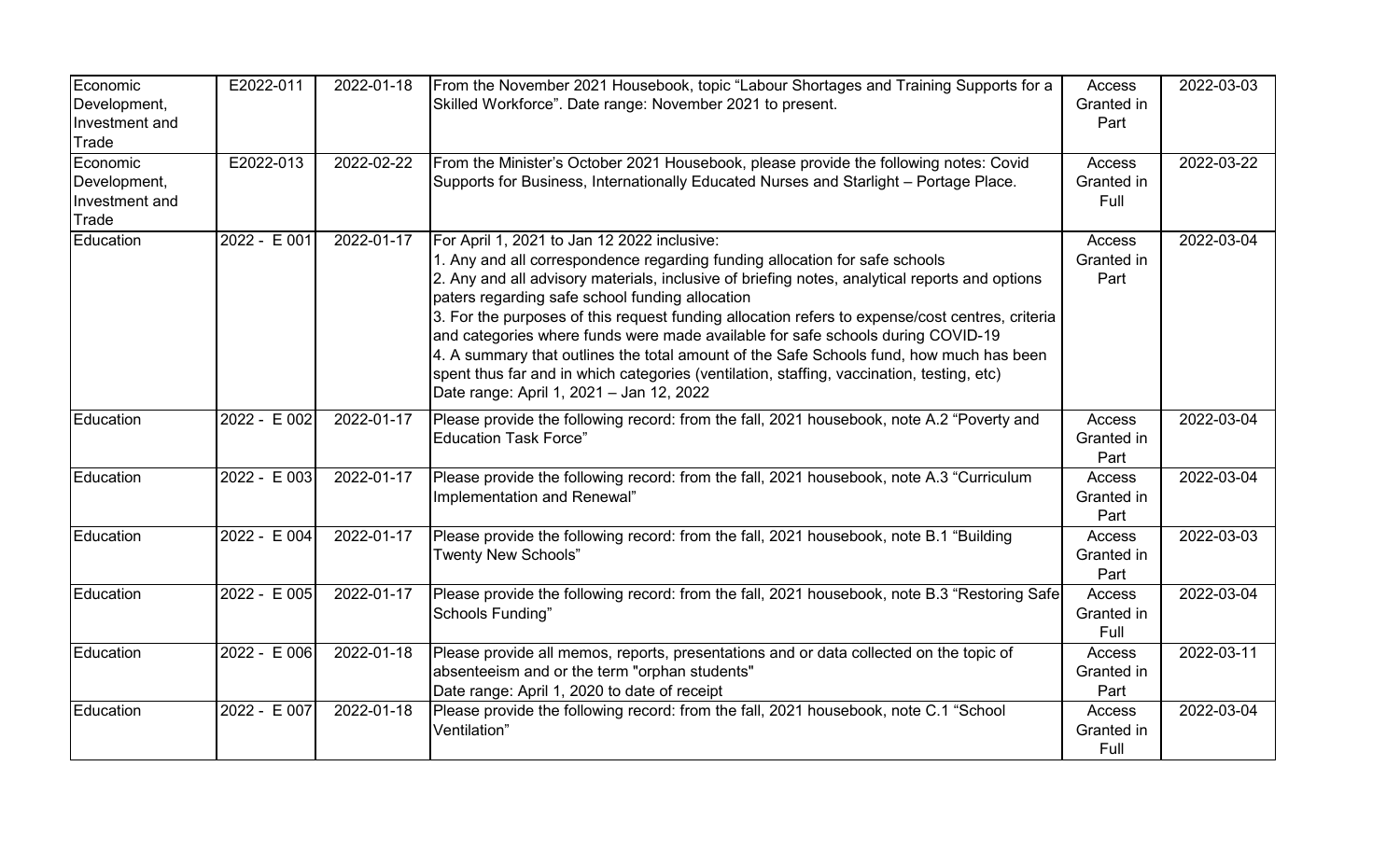| Education                                | 2022 - E 008  | 2022-01-18 | Please provide the following record: from the fall, 2021 housebook, note D.1 "School<br>Funding for 2021/22"                                                                                                                                                      | Access<br>Granted in<br>Full                             | 2022-03-04 |
|------------------------------------------|---------------|------------|-------------------------------------------------------------------------------------------------------------------------------------------------------------------------------------------------------------------------------------------------------------------|----------------------------------------------------------|------------|
| Education                                | $2022 - E009$ | 2022-01-18 | Please provide the following record: from the fall, 2021 housebook, note D.2 "Special Needs<br>Funding"                                                                                                                                                           | Access<br>Granted in<br>Full                             | 2022-03-04 |
| Education                                | 2022 - E 010  | 2022-02-14 | K-12 education transitional materials (including briefing notes, summary notes, a briefing<br>binder, and mandate letter) that were provided to the new education minister, before and<br>after his appointment in January 2022<br>Date range: January 3-31, 2022 | Access<br>Granted in<br>Part                             | 2022-03-31 |
| Environment,<br><b>Climate and Parks</b> | 2022-002      | 2022-02-01 | Berger-Stantec 2nd Report-Design New Septic Infrastructure                                                                                                                                                                                                        | Access<br>Granted in<br>Full                             | 2022-03-02 |
| Environment,<br><b>Climate and Parks</b> | 2022-003      | 2022-02-03 | A list of all the permits issued in Municipality of North Cypress-Langford for Manure Storage<br>and Livestock Confinement.                                                                                                                                       | Access<br>Granted in<br>Part                             | 2022-03-02 |
| Environment,<br><b>Climate and Parks</b> | 2022-005      | 2022-02-10 | Please provide the following record: from the fall 2021 house book, under '1. Key<br>Departmental Initiatives and Issues,' copy of note D. 'Orphaned and Abandoned Mines'                                                                                         | Access<br>Granted in<br>Part                             | 2022-03-02 |
| Environment,<br><b>Climate and Parks</b> | 2022-006      | 2022-02-10 | Please provide the following record: from the fall 2021 house book, under '1. Key<br>Departmental Initiatives and Issues,' copy of note D. 'Orphaned and Abandoned Mines' copy<br>of note F. 'Modernizing Manitoba's Water Power Legislation'                     | Access<br>Granted in<br>Part                             | 2022-03-02 |
| Environment,<br><b>Climate and Parks</b> | 2022-021      | 2022-02-10 | Please provide the following record: from the fall 2021 house book, under '1. Key<br>Departmental Initiatives and Issues,' copy of note G. 'Transfer of Conservation Officer<br>Service to ARD.'                                                                  | Access<br>Granted in<br>Full                             | 2022-03-02 |
| <b>Executive Council</b>                 | 21EC-015      | 2021-03-04 | Letters from the Premier to other Canadian Premiers or the Prime Minister regarding COVID-<br>19 or vaccination since September 1, 2020.                                                                                                                          | Access<br>Granted in<br>Part                             | 2022-03-15 |
| <b>Executive Council</b>                 | 21EC-083      | 2021-10-28 | All documents and academic resources, research and information leveraged by the<br>Province of Manitoba to determine the severity and threat of COVID-19 resulting in the<br>taken measures enforced. Date range: March 1, 2020 to October 28, 2021.              | Access<br>Denied - No<br>Records                         | 2022-03-15 |
| <b>Executive Council</b>                 | 21EC-090      | 2021-12-07 | All correspondence regarding the leak of the throne speech. Date range: November 15,<br>2021 to December 3, 2021.                                                                                                                                                 | Access<br>Denied -<br>Exceptions to<br><b>Disclosure</b> | 2022-03-08 |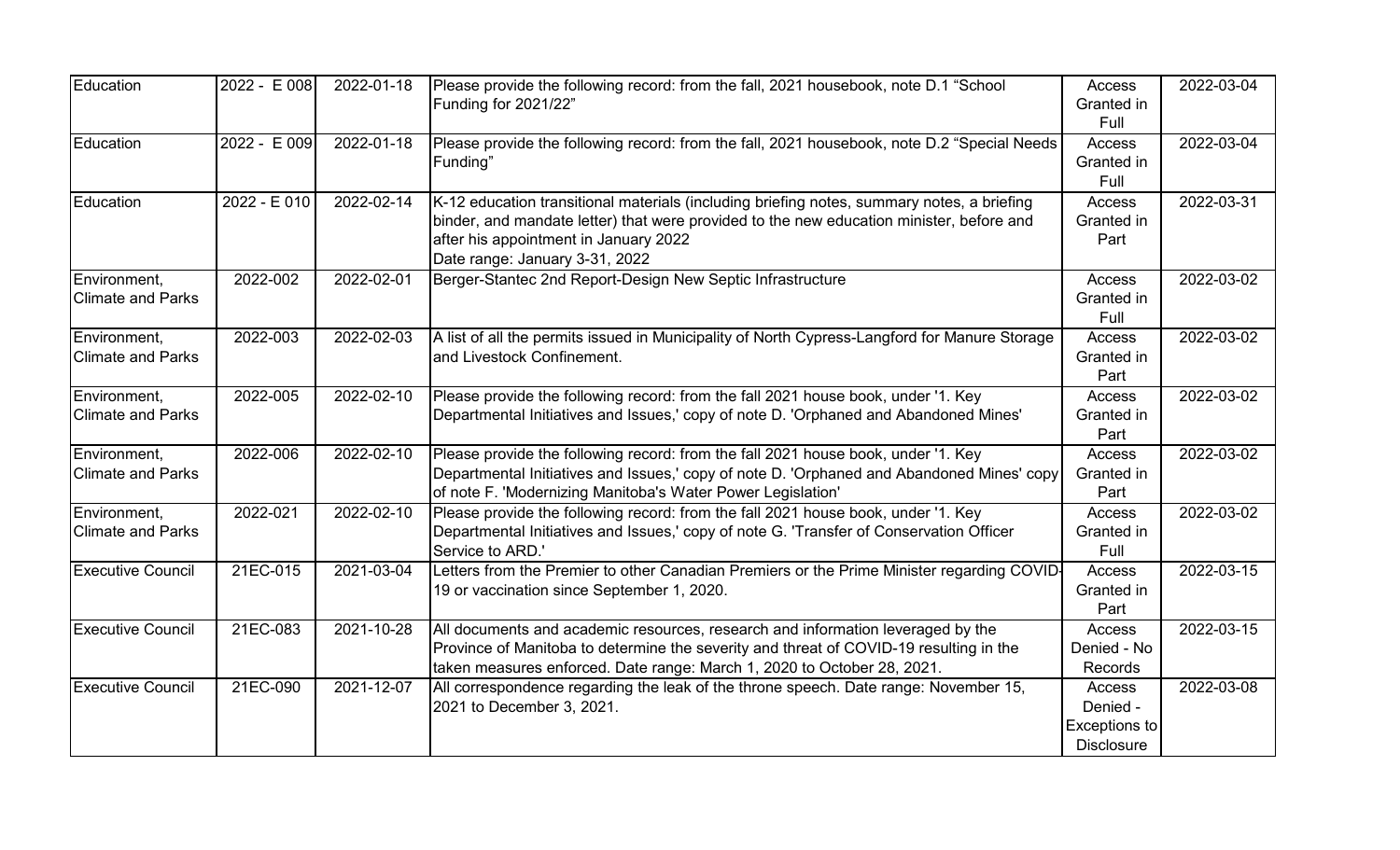| <b>Executive Council</b> | 21EC-091 | 2021-12-07 | Please provide the following record: names of the individuals conducting the investigation                                                                                               | Access                                                   | 2022-03-08 |
|--------------------------|----------|------------|------------------------------------------------------------------------------------------------------------------------------------------------------------------------------------------|----------------------------------------------------------|------------|
|                          |          |            | into the leak of the throne speech. Date range: November 23, 2021 to December 7, 2021.                                                                                                   | Denied -<br>Exceptions to<br><b>Disclosure</b>           |            |
| <b>Executive Council</b> | 21EC-092 | 2021-12-07 | Please provide the following record: terms of reference for the investigation into the leak of<br>the throne speech. Date range: November 23, 2021 to December 7, 2021.                  | Access<br>Denied -<br>Exceptions to<br><b>Disclosure</b> | 2022-03-08 |
| <b>Executive Council</b> | 22EC-001 | 2022-01-14 | All records received from (sent by or on behalf of) Dr. Brent Roussin or Dr. Jazz Atwal<br>regarding COVID-19 public health orders. Date range: December 20, 2021 to January 7,<br>2022. | Access<br>Denied - No<br>Records                         | 2022-03-04 |
| <b>Executive Council</b> | 22EC-009 | 2022-02-16 | A copy of the two photographs of Premier Brian Pallister awarding the Order of The Buffalo<br>Hunt to Dr. Brent Roussin and Chief Nurse Lynette Siragusa. Timeframe: 2021                | Access<br>Granted in<br>Full                             | 2022-03-22 |
| <b>Families</b>          | 2022-09  | 2022-01-17 | Please provide the following record: from the fall, 2021 house book, under A. Top Issues -<br>COVID-19, copy of note 2. "Early Learning and Child Care - Covid Response)"                | Access<br>Granted in<br>Full                             | 2022-03-18 |
| Families                 | 2022-12  | 2022-01-18 | Please provide the following record: from the fall, 2021 house book, under A. Top Issues<br>COVID-19, copy of note 7. "Children's disABILITY Services - COVID Response"                  | Access<br>Granted in<br>Part                             | 2022-03-14 |
| <b>Families</b>          | 2021-294 | 2021-12-07 | Briefing and advisory notes regarding the home nutrition and learning program.                                                                                                           | <b>Access</b><br>Granted in<br>Part                      | 2022-03-14 |
| Families                 | 2022-13  | 2022-01-18 | Please provide the following record: from the fall, 2021 house book, under A. Top Issues -<br>COVID-19, copy of note 9. "Homelessness - COVID Response"                                  | Access<br>Granted in<br>Part                             | 2022-03-02 |
| Families                 | 2022-14  | 2022-01-19 | Please provide the following record: from the fall, 2021 house book, under A. Top Issues —<br>Child and Youth Services, copy of note 12. "Children's Special Allowances"                 | Access<br>Granted in<br>Part                             | 2022-03-04 |
| Families                 | 2022-15  | 2022-01-19 | Please provide the following record: from the fall, 2021 house book, under A. Top Issues —<br>Child and Youth Services, copy of note 13. "Federal Child and Family Services Legislation" | Access<br>Granted in<br>Part                             | 2022-03-04 |
| Families                 | 2022-16  | 2022-01-20 | Please provide the following record: from the fall, 2021 house book, under A. Top Issues —<br>Child and Youth Services, copy of note 16. "Number of Children in Care"                    | Access<br>Granted in<br>Full                             | 2022-03-08 |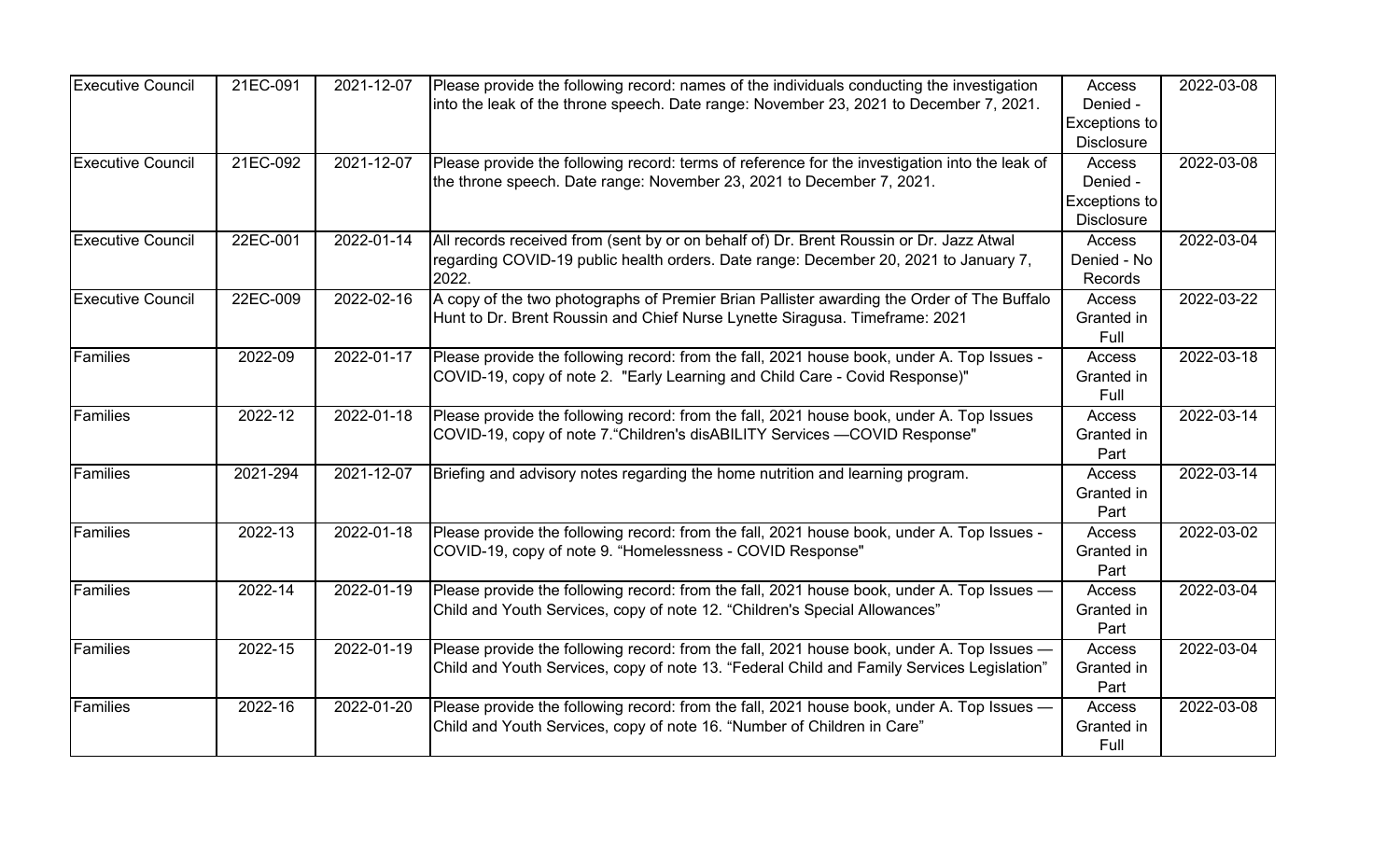| Families        | 2022-17 | 2022-01-20 | Please provide the following record: from the fall, 2021 house book, under A. Top Issues —<br>Child and Youth Services, copy of note 17. "Supports for Young Adults Care"                                                                                                                                                                                                                                          | Access<br>Granted in<br>Part                             | 2022-03-08 |
|-----------------|---------|------------|--------------------------------------------------------------------------------------------------------------------------------------------------------------------------------------------------------------------------------------------------------------------------------------------------------------------------------------------------------------------------------------------------------------------|----------------------------------------------------------|------------|
| Families        | 2022-18 | 2022-01-20 | Please provide the following record: from the fall, 2021 house book, under A. Top Issues -<br>Early Learning and Child Care, copy of note 21. "Bill 47 - The Early Learning and Child Care<br>Act"                                                                                                                                                                                                                 | Access<br>Granted in<br>Part                             | 2022-03-04 |
| <b>Families</b> | 2022-19 | 2022-01-19 | Please provide the following record: from the fall, 2021 house book, under A. Top Issues —<br>Early Learning and Child Care, copy of note 22. "Canada-Manitoba Canada-Wide ELCC<br>Agreement"                                                                                                                                                                                                                      | Access<br>Granted in<br>Part                             | 2022-03-03 |
| Families        | 2022-20 | 2022-01-20 | Please provide the following record: from the fall, 2021 house book, under A. Top Issues —<br>Early Learning and Child Care, copy of note 25. "Early Learning and Child Care<br><b>Transformation Workstream"</b>                                                                                                                                                                                                  | Access<br>Granted in<br>Full                             | 2022-03-04 |
| Families        | 2022-24 | 2022-01-27 | Please provide the following record from the fall, 2021 house book, under C. Child and<br>Youth Services, copy of note 1. "Child and Youth Services Statistics - Data Dashboard"                                                                                                                                                                                                                                   | Access<br>Granted in<br>Full                             | 2022-03-10 |
| Families        | 2022-25 | 2022-01-26 | Copies of (1) most recent cross-jurisdictional comparisons of EIA rates and benefits & most<br>recent cross-jurisdictional comparisons of disability rates and benefits; and (2) Most recent<br>cross-jurisdictional comparisons of EIA caseloads. (According to the Access Report tor<br>November 2021, this Information was recently released in full via FIPPA Requests 2021-280<br>and 2021-281, respectively) | Access<br>Granted in<br>Full                             | 2022-03-11 |
| <b>Families</b> | 2022-27 | 2022-02-10 | Please provide the following record: from the fall, 2021 housebook, under C. Child and<br>Youth Services, copy of note 2. "Child and Family Services Transformation"                                                                                                                                                                                                                                               | Access<br>Granted in<br>Full                             | 2022-03-30 |
| Families        | 2022-28 | 2022-02-10 | Please provide the following record: from the fall, 2021 housebook, under C. Child and<br>Youth Services-Early Learning and Child Care, copy of note 5. "Statistics at a Glance-Early<br>Learning and Child Care Program"                                                                                                                                                                                          | Access<br>Granted in<br>Part                             | 2022-03-30 |
| Families        | 2022-29 | 2022-02-10 | Please provide the following record: from the fall, 2021 housebook, under C. Child and<br>Youth Services-Early Learning and Child Care, copy of note 6. "Inclusion Support Program"                                                                                                                                                                                                                                | Access<br>Denied -<br>Exceptions to<br><b>Disclosure</b> | 2022-03-30 |
| Families        | 2022-31 | 2022-02-11 | Please provide the following record: from the fall, 2021 house book, under D. Corporate<br>Services, copy of note 5. " Five-Year Review of the Customer Service Standard Regulation"                                                                                                                                                                                                                               | Access<br>Granted in<br>Part                             | 2022-03-28 |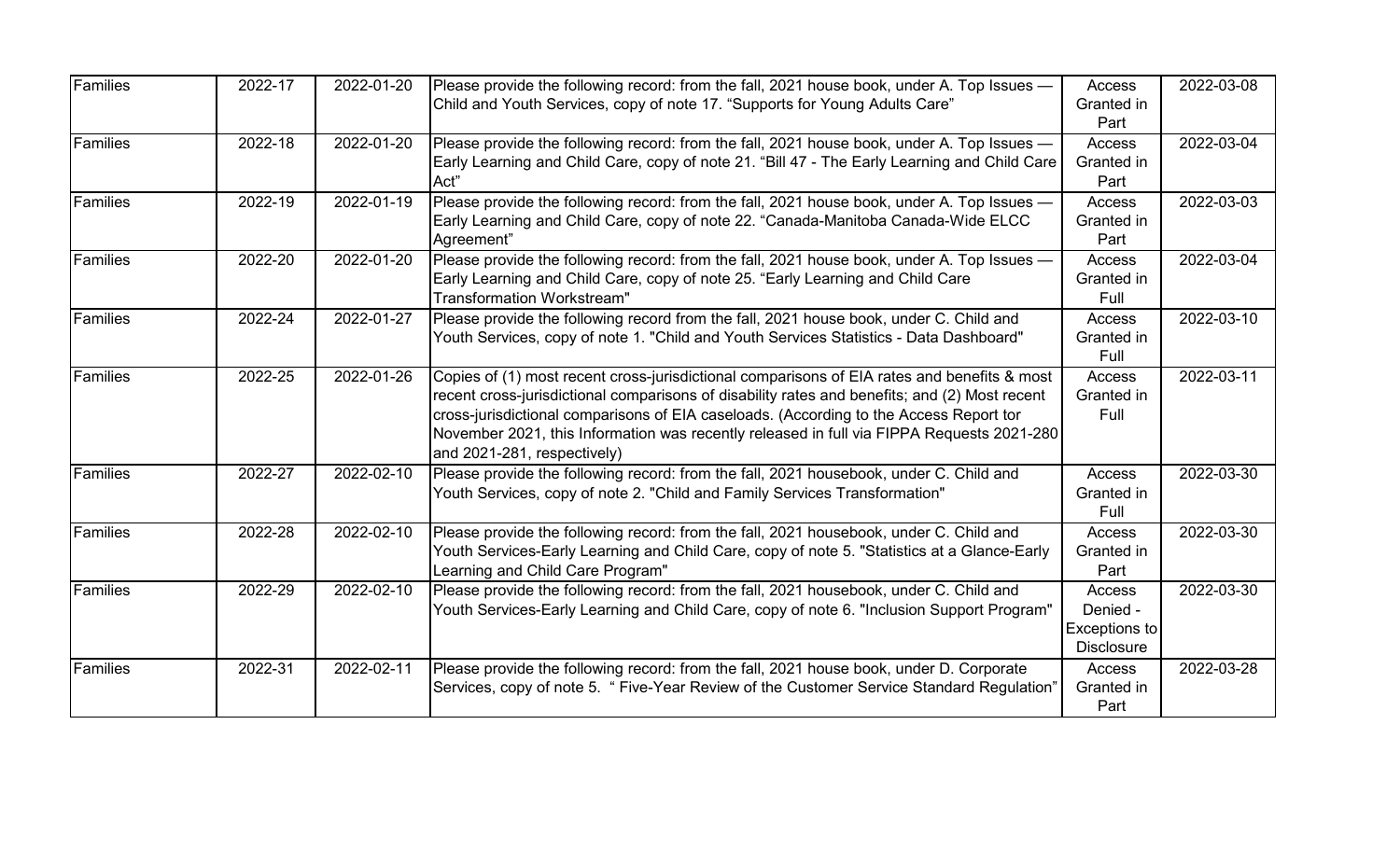| Families | 2022-32   | 2022-02-11 | Please provide the following record: from the fall, 2021 house book, under D. Corporate<br>Services, copy of note 8. "Social Innovation Office"                                                                                                                                                                                                                                    | Access<br>Granted in                | 2022-03-28 |
|----------|-----------|------------|------------------------------------------------------------------------------------------------------------------------------------------------------------------------------------------------------------------------------------------------------------------------------------------------------------------------------------------------------------------------------------|-------------------------------------|------------|
|          |           |            |                                                                                                                                                                                                                                                                                                                                                                                    | Full                                |            |
| Families | 2022-33   | 2022-02-11 | Please provide the following record: from the fall, 2021 house book, under D. Corporate<br>Services, copy of note 9. "Mental Health and Addications Evaluation"                                                                                                                                                                                                                    | Access<br>Granted in<br>Part        | 2022-03-28 |
| Families | 2022-34   | 2022-02-11 | Please provide the following record: from the fall, 2021 house book, under D. Corporate<br>Services, copy of note 10. "Social Impact Bonds"                                                                                                                                                                                                                                        | <b>Access</b><br>Granted in<br>Part | 2022-03-28 |
| Finance  | 22FIN-001 | 2022-01-05 | Records regarding the mid-year financial update regarding increases to revenue, both own<br>source and federal. Date range: September 1, 2021 to January 5, 2022.                                                                                                                                                                                                                  | Access<br>Granted in<br>Full        | 2022-02-28 |
| Finance  | 22FIN-003 | 2022-01-05 | Records regarding the mid-year financial report regarding the proposed Hydro rate increase<br>and the impact on public accounts. Date range: September 1, 2021 to January 5, 2022.                                                                                                                                                                                                 | Access<br>Denied - No<br>Records    | 2022-03-09 |
| Finance  | 22FIN-004 | 2022-01-07 | Records of costs for new signage since November 1, 2021<br>Time frame: November 1, 2021 to Present                                                                                                                                                                                                                                                                                 | Access<br>Granted in<br>Full        | 2022-03-22 |
| Finance  | 22FIN-025 | 2022-02-17 | From the Minister's Fall 2021 Housebook under Labour and Regulatory, please provide<br>Note a) Minimum Wage Update. Date range: October 1, 2021 to October 31, 2021.                                                                                                                                                                                                               | Access<br>Granted in<br>Full        | 2022-03-09 |
| Finance  | 22FIN-055 | 2022-03-11 | What are the policies for granting permits or service agreements for corporations operating<br>on Manitoba? What is their contact, duty and obligations? Which departments oversees<br>standards and requirements of a corporation? What is the declaration for treatment of<br>people? Timeframe: March 11, 2022 to March 11, 2022                                                | Access<br>Denied - No<br>Records    | 2022-03-22 |
| Health   | 004-22    | 2022-01-06 | A Government of Manitoba News Release dated December 10, 2021 is entitled "New<br>Endoscopy, Chemotherapy Spaces to be Built at Dauphin Regional Health Centre, Provide<br>Better Care For Manitobans". Please provide the following records regarding this: briefing<br>notes, advisory notes and policy papers.<br>Date Range: September, 2021 to current                        | Access<br>Granted in<br>Part        | 2022-03-23 |
| Health   | 005-22    | 2022-01-06 | A Government of Manitoba News Release dated December 3, 2021 is entitled, "Province"<br>Announces Expanded Selkirk Regional Health Centre To Support Region's Growing Health<br>Needs And Provide More Service Closer To Home". Please provide the following records<br>regarding this: briefing notes, advisory notes and policy papers<br>Date Range: September, 2021 to current | Access<br>Granted in<br>Part        | 2022-03-23 |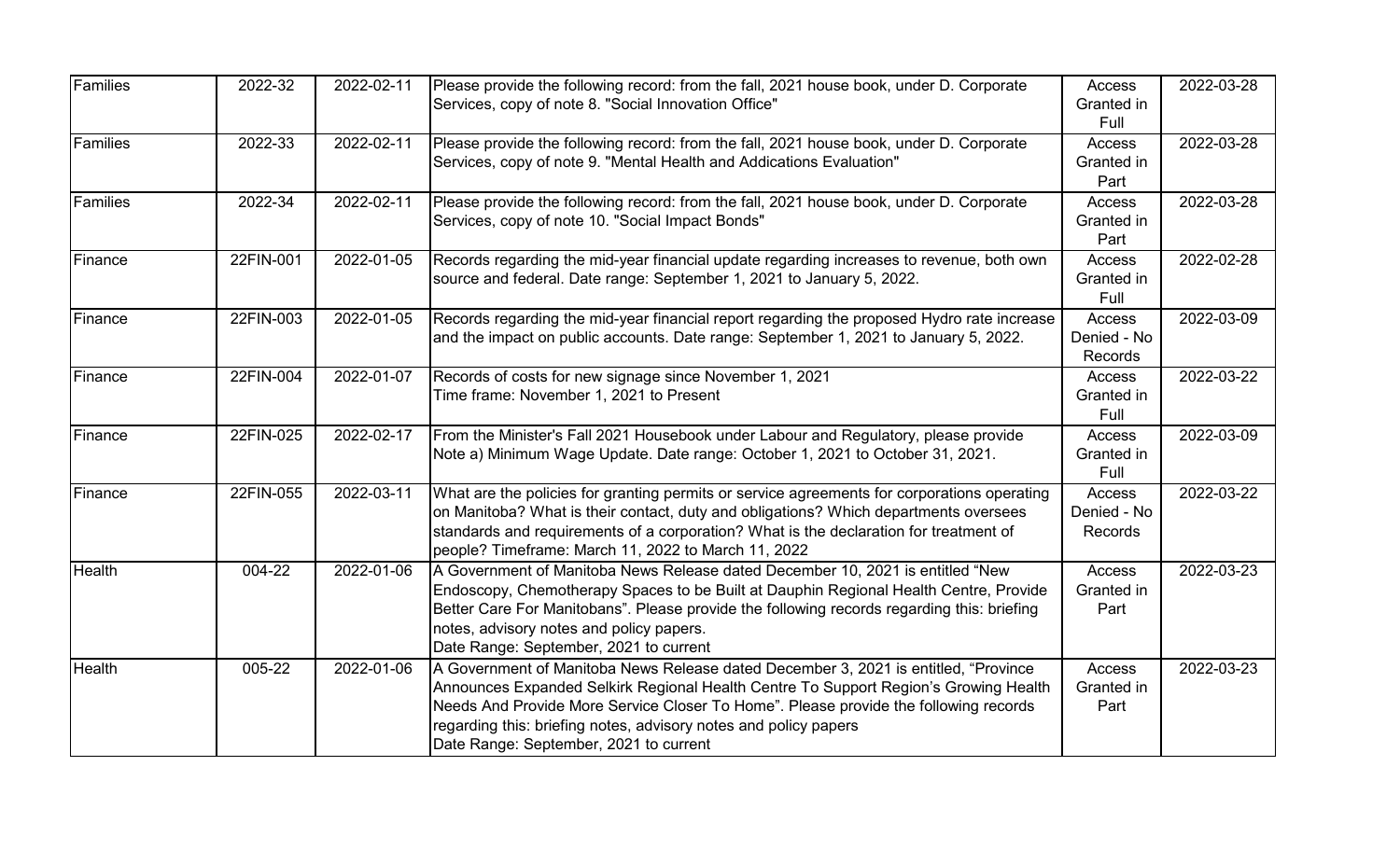| <b>Health</b> | 007-22 | 2022-01-12 | Requests information related to Covid-19 data                                                                                                                                                                                                                                                                                                                                             | Access<br>Denied - No<br><b>Records</b>                  | 2022-03-21 |
|---------------|--------|------------|-------------------------------------------------------------------------------------------------------------------------------------------------------------------------------------------------------------------------------------------------------------------------------------------------------------------------------------------------------------------------------------------|----------------------------------------------------------|------------|
| Health        | 008-22 | 2022-01-12 | The DAILY number of COVID19 active cases, hospitalizations, ICU admissions and deaths<br>by vaccination status (fully vaccinated, partially vaccinated, not vaccinated) for Manitoba.<br>Date Range: December 24, 2021 to January 7, 2022                                                                                                                                                 | Access<br>Denied - No<br><b>Records</b>                  | 2022-03-21 |
| <b>Health</b> | 009-22 | 2022-01-12 | Information related to total orders and dates of orders made to federal government of rapid<br>tests placed from March 1, 2020 to December 31, 2021.                                                                                                                                                                                                                                      | Access<br>Granted in<br>Full                             | 2022-03-21 |
| Health        | 017-22 | 2022-01-19 | Requests information related to Ivermectin.                                                                                                                                                                                                                                                                                                                                               | Access<br>Denied - No<br>Records                         | 2022-03-21 |
| <b>Health</b> | 020-22 | 2022-01-26 | Copies of all policies and procedures concerning the roll-out of the first and second doses of<br>vaccines in correctional intuitions in Manitoba.<br>Date Range: January 1, 2021 to November 1, 2021                                                                                                                                                                                     | Access<br>Granted in<br>Full                             | 2022-03-21 |
| Health        | 025-22 | 2022-02-08 | Please provide the following record: communication with North Dakota regarding spinal<br>surgery. Date range: September 2021 to current.                                                                                                                                                                                                                                                  | Access<br>Denied -<br>Exceptions to<br><b>Disclosure</b> | 2022-03-25 |
| Health        | 026-22 | 2022-02-08 | Please provide the following record: budget and costs associated with the proposal to sent<br>300 patients to North Dakota for surgery. Date range: September 2021 to current.                                                                                                                                                                                                            | Access<br>Granted in<br>Part                             | 2022-03-31 |
| <b>Health</b> | 028-22 | 2022-02-08 | Records of all titles from records that include the label "advice to minister" since June 1,<br>2021. Please include the records of the special assistant. Date range: June 2021 to current.                                                                                                                                                                                              | Access<br>Denied -<br>Exceptions to<br><b>Disclosure</b> | 2022-03-25 |
| Health        | 030-22 | 2022-02-11 | Broken out by procedure and in total, please provide the following record: amount budgeted<br>and spent for service delivery organizations to deliver hip, knee, cataracts and diagnostics in<br>2018/2019, 2019/2020, 2020/2021 and 2021/2922 (to date).<br>Date Range: April, 2018 to current                                                                                           | Access<br>Denied - No<br><b>Records</b>                  | 2022-03-28 |
| <b>Health</b> | 031-22 | 2022-02-11 | Broken out by procedure and in total, please provide the following record: amount of<br>additional budgeted funding over the previous year's allocation and amount of that funding<br>actually flown to service delivery organization to deliver hip, knee, cataracts and diagnostics<br>in 2018/2019, 2019/2020, 2020/2021 and 2021/2022 (to/date)<br>Date Range: April, 2018 to current | Access<br>Denied - No<br>Records                         | 2022-03-28 |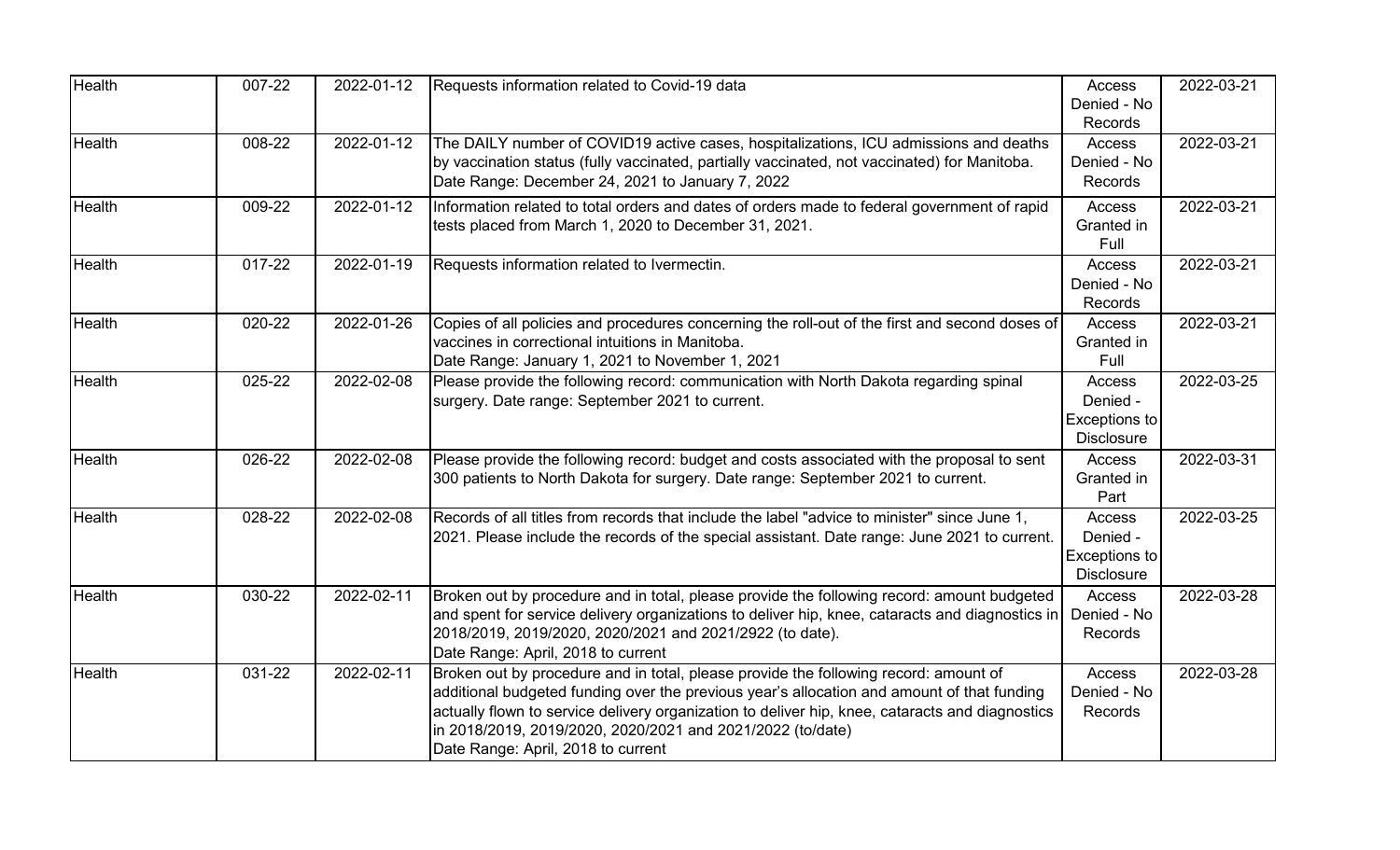| <b>Health</b> | 032-22     | 2022-02-14 | Requests information related to Covid-19 data                                                                                                                                                                                                                                                                                                                                                                         | <b>Access</b><br>Denied - No                                    | 2022-03-31 |
|---------------|------------|------------|-----------------------------------------------------------------------------------------------------------------------------------------------------------------------------------------------------------------------------------------------------------------------------------------------------------------------------------------------------------------------------------------------------------------------|-----------------------------------------------------------------|------------|
| <b>Health</b> | 057-22     | 2022-02-09 | Please provide the following record: from the fall, 2021 session prep book, under "11.<br>Wellness", copy of note 11.5 "Insulin Pumps and Advanced Glucose Monitors". Date Range:<br>November 1 to present                                                                                                                                                                                                            | Records<br><b>Access</b><br>Granted in<br>Part                  | 2022-03-25 |
| <b>Health</b> | 059-22     | 2022-03-04 | Letter sent to the Manitoba Chiropractor's Association from Deputy Minister Karen Herd                                                                                                                                                                                                                                                                                                                                | <b>Access</b><br>Granted in<br>Full                             | 2022-03-25 |
| <b>Health</b> | 063-22     | 2022-03-08 | Request copies of letters from the Minister of Health and the Deputy Minister of Health to<br>the Manitoba Chiropractor's Association                                                                                                                                                                                                                                                                                 | Access<br>Granted in<br>Full                                    | 2022-03-11 |
| <b>Health</b> | 287-21     | 2021-08-10 | All data-sharing agreements between your department and either IMS Health or Brogan Inc.<br>Please include any appendices or accompanying briefing materials for these contracts.<br>Timeframe: Jan. 1, 2010 - Present.                                                                                                                                                                                               | Access<br>Granted in<br>Part                                    | 2022-03-21 |
| <b>Health</b> | 357-21     | 2021-10-21 | Please provide access to the Table of Contents from Fall 2021 Housebook.                                                                                                                                                                                                                                                                                                                                              | <b>Access</b><br>Granted in<br>Part                             | 2022-03-21 |
| <b>Health</b> | 404-21     | 2021-12-03 | Table of contents for the Fall 2021 Housebook.<br>Date Range: November 23, 2021 to current                                                                                                                                                                                                                                                                                                                            | <b>Access</b><br>Granted in<br>Part                             | 2022-03-21 |
| <b>Health</b> | 003-22     | 2022-01-06 | Please provide the following records: briefing notes, advisory notes and policy papers<br>regarding the proposed Neepawa Hospital.<br>Date Range: September, 2021 to current                                                                                                                                                                                                                                          | Access<br>Granted in<br>Part                                    | 2022-03-23 |
| <b>Health</b> | 010-22     | 2022-01-13 | All records, including but not limited to, emails, statistics, briefing notes, incident reports,<br>texts, voicemails, agendas and meeting handouts in relation to public health orders and<br>restrictions, between the Manitoba Health Minister and/or the Manitoba Premier, and/or the<br>Office of the Chief Provincial Public Health Officer and Shared Health,<br>Date Range December 17, 2021 to Jan. 19, 2022 | <b>Access</b><br>Denied -<br>Exceptions to<br><b>Disclosure</b> | 2022-03-21 |
| <b>Health</b> | $011 - 21$ | 2022-01-17 | All reports, briefing notes, memos in the period Jan. 1, 2022 to Jan. 13, 2022 related to<br>COVID19 public health orders, restrictions, regulations, mitigation measures.                                                                                                                                                                                                                                            | Access<br>Denied - No<br>Records                                | 2022-03-03 |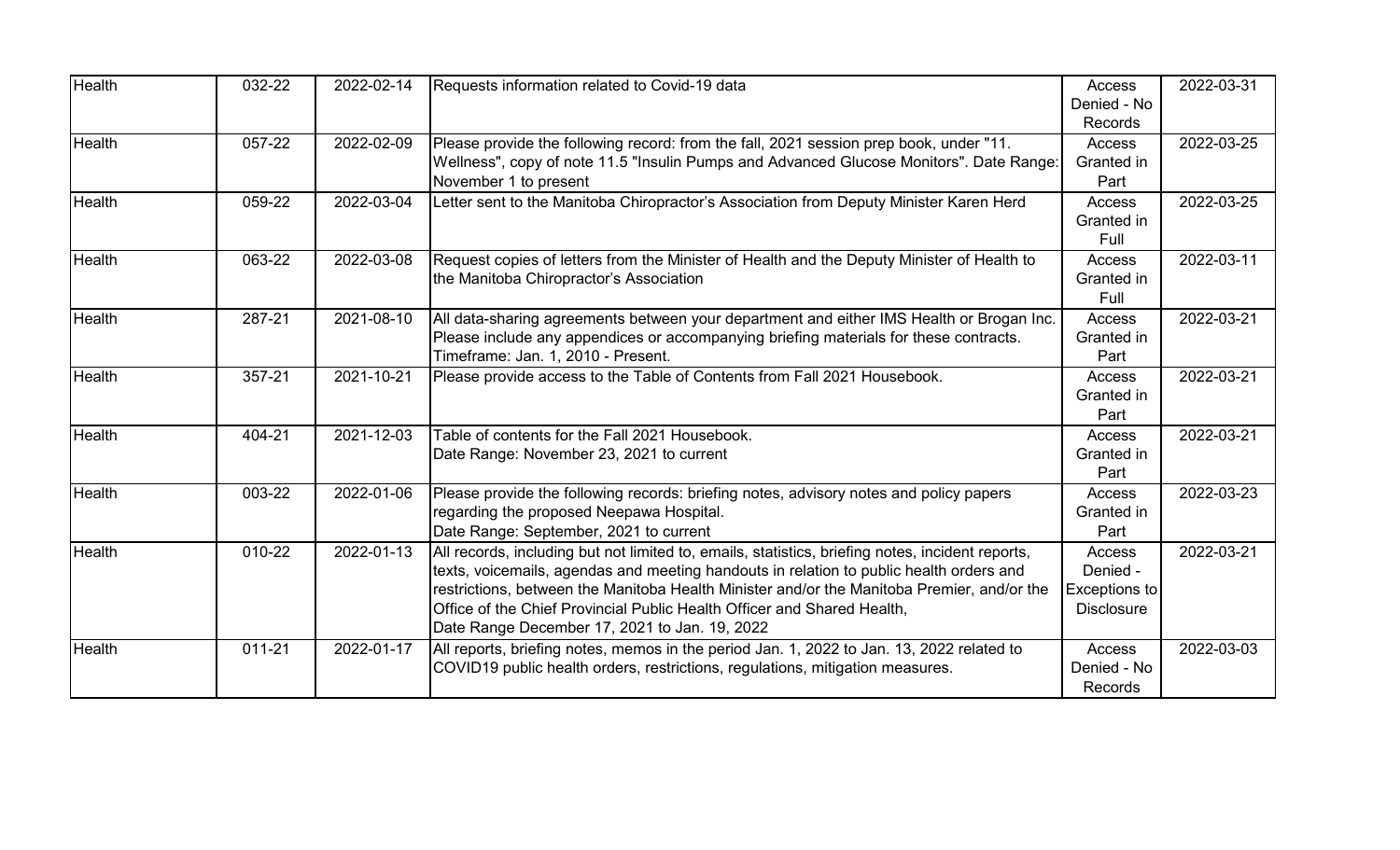| Health        | 012-22 | 2022-01-18 | All minutes, agendas and documents shared from all Transformation Management Board<br>meetings from April 2020 to date of receipt. Date range: April 2020 to date of receipt.                                                                                                                                                                                                                                                                                                                                                                                                                                                                                                                                                                                                                                                                                                                                                                     | Access<br>Denied -<br>Exceptions to<br><b>Disclosure</b> | 2022-03-21 |
|---------------|--------|------------|---------------------------------------------------------------------------------------------------------------------------------------------------------------------------------------------------------------------------------------------------------------------------------------------------------------------------------------------------------------------------------------------------------------------------------------------------------------------------------------------------------------------------------------------------------------------------------------------------------------------------------------------------------------------------------------------------------------------------------------------------------------------------------------------------------------------------------------------------------------------------------------------------------------------------------------------------|----------------------------------------------------------|------------|
| <b>Health</b> | 015-22 | 2022-01-19 | Requests information related to Covid-19 data                                                                                                                                                                                                                                                                                                                                                                                                                                                                                                                                                                                                                                                                                                                                                                                                                                                                                                     | Access<br>Denied - No<br>Records                         | 2022-03-21 |
| <b>Health</b> | 024-22 | 2022-02-08 | Please provide the following record: dates of meetings of surgical task force and list of<br>participants. Date range: September 2021 to current.                                                                                                                                                                                                                                                                                                                                                                                                                                                                                                                                                                                                                                                                                                                                                                                                 | Access<br>Granted in<br>Full                             | 2022-03-31 |
| <b>Health</b> | 029-22 | 2022-02-09 | Including attachments, copy of the funding/commissioning letter to the WRHA. Please<br>Include the funding details. For clarity, this would likely be dated July 30, 2021. Date range:<br>July 30, 2021 to current.                                                                                                                                                                                                                                                                                                                                                                                                                                                                                                                                                                                                                                                                                                                               | Access<br>Granted in<br>Part                             | 2022-03-31 |
| <b>Health</b> | 230-21 | 2021-06-16 | Information related to Covid-19 committees set up by or advising the Province of Manitoba:<br>1. A list of all committees dealing with any matter related to Covid-19, current and/or no<br>longer active, set up by, and/or commissioned/appointed by, and/or solicited by the Province<br>of Manitoba, or any agent or department of the Province, and whose jurisdiction/oversight<br>has been delegated to or is run by Department of Health and Seniors Care. For example,<br>Manitoba Covid-19 Task Force or whatever the names of any committees actually are/were<br>2. The names of all persons sitting on and/or presiding over these committees (both current<br>and/or no-longer active committees) both current and/or past committee members, including<br>role/title on the committee(s)<br>3. Minutes and dates of all meetings that have occurred with each of these committees<br>Date range: November 1, 2019 to June 12, 2021 | Access<br>Granted in<br>Part                             | 2022-03-28 |
| Health        | 288-21 | 2021-08-10 | All data-sharing agreement(s) between your department and IQVIA Solutions Canada Inc.<br>Please include any appendices or accompanying briefing materials for these contracts.<br>Timeframe: Jan. 1, 2017 - Present.                                                                                                                                                                                                                                                                                                                                                                                                                                                                                                                                                                                                                                                                                                                              | Access<br>Granted in<br>Part                             | 2022-03-21 |
| <b>Health</b> | 301-21 | 2021-08-16 | Any grant agreement, contracts, data sharing agreements or memoranda of understanding<br>between your department and Canada Health Infoway. Please include any appendices or<br>accompanying briefing materials for these agreements. Date Range: Jan. 1 2017 - present.                                                                                                                                                                                                                                                                                                                                                                                                                                                                                                                                                                                                                                                                          | Access<br>Granted in<br>Part                             | 2022-03-21 |
| Health        | 302-21 | 2021-08-16 | Data-sharing agreements, memoranda of understanding and/or contracts that mention data<br>generated through Manitoba Health and Seniors Care, between your department and<br>pharmaceutical, medical or research companies or organizations, whether the sharing is of<br>a commercial or non-commercial nature. Date Range Jan. 1, 2015 – present.                                                                                                                                                                                                                                                                                                                                                                                                                                                                                                                                                                                               | <b>Access</b><br>Granted in<br>Part                      | 2022-03-21 |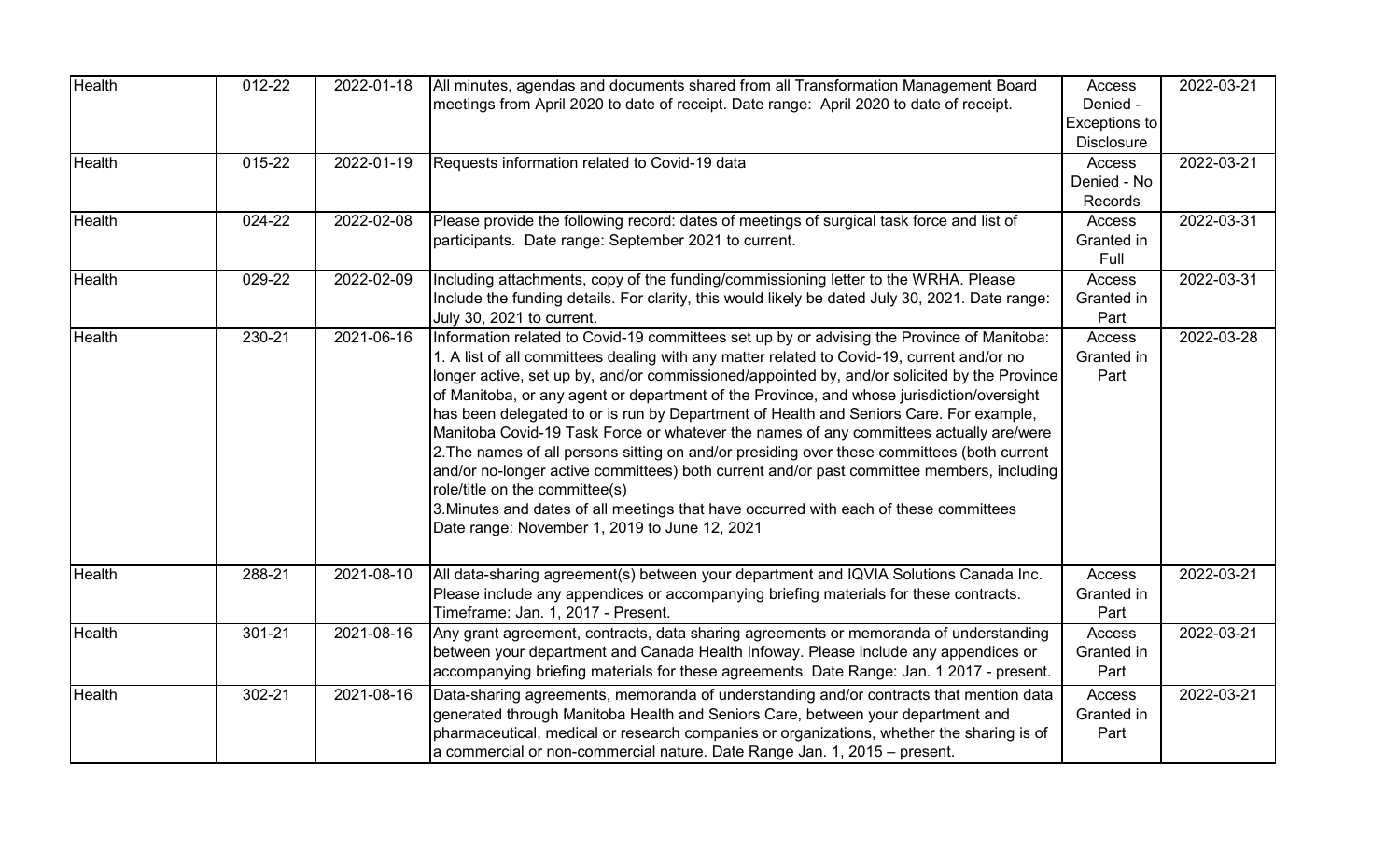| Health                                                 | 326-21                  | 2021-09-13 | With regards to out-of-province care, how much was billed and paid for in the months of<br>May, June, July and August. Please include all costs, including out-of-province health care<br>costs as well as transportation, and costs for family/caregivers to travel and stay as well.<br>Date Range: May 1, 2021 to current                                                                                                                                                                                                                                                                  | Access<br>Granted in<br>Part                                    | 2022-03-10 |
|--------------------------------------------------------|-------------------------|------------|-----------------------------------------------------------------------------------------------------------------------------------------------------------------------------------------------------------------------------------------------------------------------------------------------------------------------------------------------------------------------------------------------------------------------------------------------------------------------------------------------------------------------------------------------------------------------------------------------|-----------------------------------------------------------------|------------|
| Health                                                 | 390-21                  | 2021-11-19 | Please provide the number of people in Manitoba phoned by covid contact-tracers during<br>each month of 2020. Please provide the number of those persons who answered<br>questions, the number who said they had been ill, the number of said they had a fever over<br>38D. Please provide the same information for the first 6 months of 2021                                                                                                                                                                                                                                                | Access<br>Granted in<br>Full                                    | 2022-03-21 |
| Health                                                 | 429-21                  | 2021-12-21 | Records of briefing and advisory notes regarding data released by CIHI in December 2021<br>Date Range: November, 2021 to current                                                                                                                                                                                                                                                                                                                                                                                                                                                              | Access<br>Granted in<br>Part                                    | 2022-03-21 |
| Health                                                 | 435-21                  | 2021-12-30 | Requests information related to Covid-19 data                                                                                                                                                                                                                                                                                                                                                                                                                                                                                                                                                 | <b>Access</b><br>Denied - No<br>Records                         | 2022-03-21 |
| Health                                                 | 437-21                  | 2021-12-31 | Requests information related to Covid-19 data                                                                                                                                                                                                                                                                                                                                                                                                                                                                                                                                                 | Access<br>Denied - No<br>Records                                | 2022-03-21 |
| Indigenous<br>Reconciliation and<br>Northern Relations | <b>IRNR 2022-</b><br>16 | 2022-02-15 | By fiscal year for 2016/2017, 2017/2018, 2018/2019, 2019/2020 and 2020/2021, records<br>indicating the budget and actual amounts spent on building permanent, all season roads for<br>designated east side communities.                                                                                                                                                                                                                                                                                                                                                                       | Access<br>Denied - No<br>Records                                | 2022-03-01 |
| Indigenous<br>Reconciliation and<br>Northern Relations | <b>IRNR 2022-</b><br>21 | 2022-02-25 | From the Annual Report: Review and BN/AN for major programs, funding agreements<br>including Northern Healthy Foods Imitative                                                                                                                                                                                                                                                                                                                                                                                                                                                                 | <b>Access</b><br>Denied -<br>Exceptions to<br><b>Disclosure</b> | 2022-03-03 |
| Justice                                                | 2021-348                | 2021-10-27 | A list of all outsourced legal counsel (as opposed to in-house) retained by or in any sort of<br>contractual agreement(s) with the Province of Manitoba, or any agent of the province,<br>including names of lawyers and law firms they are associated with, both current and/or<br>terminated or completed arrangements, as well as the following for each contract:<br>1) a copy of each contract<br>2) the nature or subject matter of legal counsel<br>3) copies of bills for services rendered<br>4) total fees paid<br>5) total fees payable, quoted, or otherwise estimated to be paid | Access<br>Granted in<br>Part                                    | 2022-03-29 |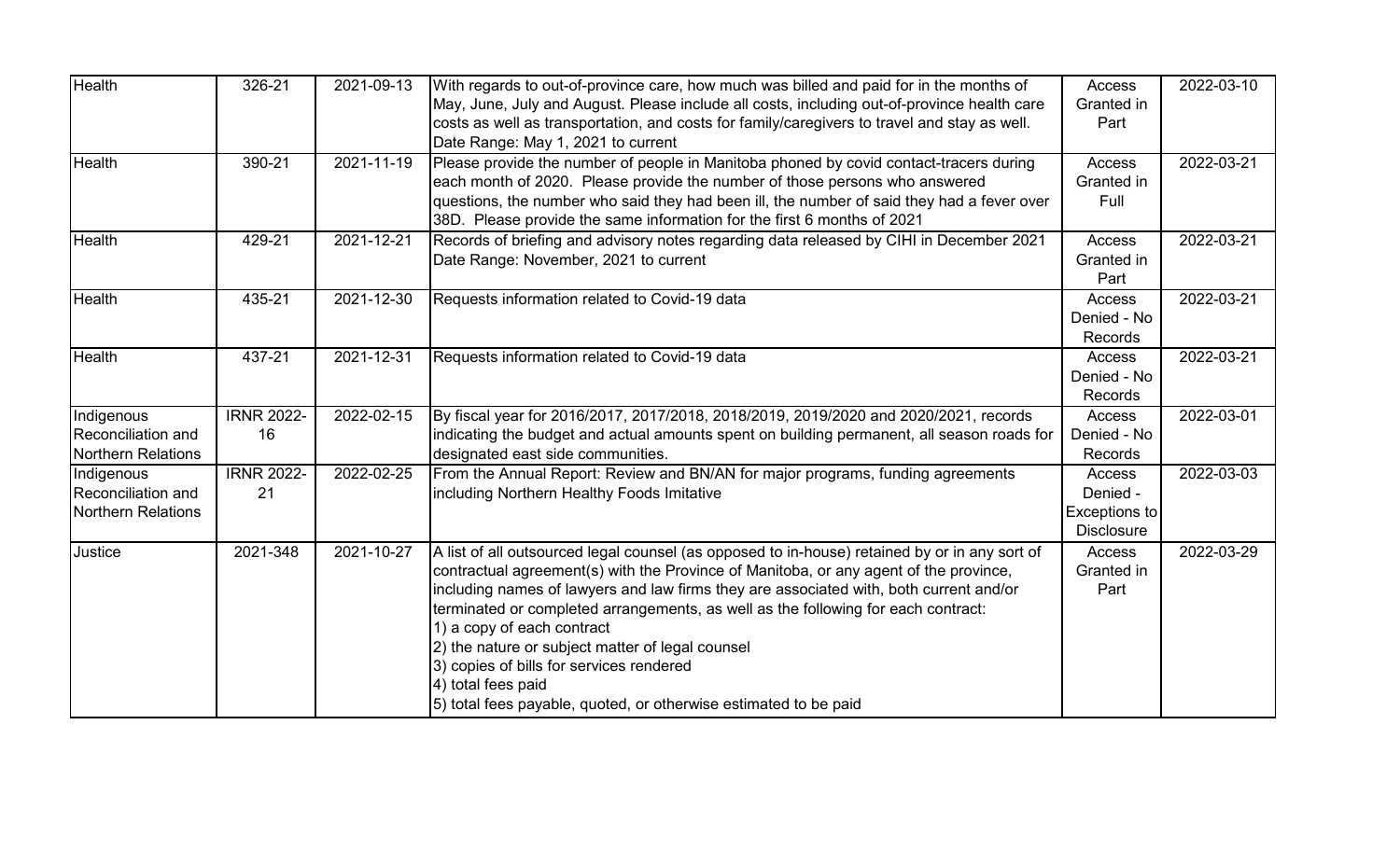| Justice | 2021-368 | 2021-11-16 | Any records relating to the number or type of disciplinary board hearings in the relevant<br>period, along with copies of all summaries of proceedings and written notice of decisions<br>referenced in section 12 of the Correctional Services Regulation during the same time<br>period, for each "custodial facility" listed in section 2 of the Correctional Services Regulation.                                                                                                                                                | Access<br>Granted in<br>Part        | 2022-03-10 |
|---------|----------|------------|--------------------------------------------------------------------------------------------------------------------------------------------------------------------------------------------------------------------------------------------------------------------------------------------------------------------------------------------------------------------------------------------------------------------------------------------------------------------------------------------------------------------------------------|-------------------------------------|------------|
| Justice | 2021-369 | 2021-11-16 | Copies of all appeals filed and decisions rendered as referenced in section 75 of the<br>Correctional Services Regulation, for each "custodial facility" listed in section 2 of the<br>Correctional Services Regulation, during the relevant time period.                                                                                                                                                                                                                                                                            | Access<br>Granted in<br>Part        | 2022-03-09 |
| Justice | 2021-370 | 2021-11-16 | Any records relating to requests for assistance made under section 10 of the Correctional<br>Service Regulation, including the number of disciplinary hearings attended by a person<br>providing assistance to the inmate and the relationship between the inmate and the person<br>providing assistance, for each "custodial facility" listed in section 2 of the Correctional<br>Services Regulation.                                                                                                                              | Access<br>Denied - No<br>Records    | 2022-03-09 |
| Justice | 2021-420 | 2021-12-31 | Please provide any and all records, including but not limited to meeting minutes, transcripts,<br>audio recordings, video recordings, emails, text messages, Blackberry BBMs, briefing notes,<br>memos, etc. regarding institutional safety officers.                                                                                                                                                                                                                                                                                | Access<br>Granted in<br>Part        | 2022-03-29 |
| Justice | 2021-422 | 2021-12-20 | Requests access to all correspondence, meeting minutes, and other documentation,<br>including any video/ zoom recordings or phone recordings of minutes, containing<br>discussions or preparation for discussions by the Ministry of Transportation, Manitoba<br>Infrastructure regarding Bill 57, The Protection of Critical Infrastructure Act. With respect to<br>correspondence, exclude instances in which the Ministry issued a standard<br>acknowledgement in response to a letter and where no further discussions occurred. | Access<br>Granted in<br>Part        | 2022-03-25 |
| Justice | 2021-426 | 2021-12-31 | Please provide all emails, briefing notes, reports or any other communications relating to<br>inmate living conditions at the Brandon Correctional Centre. Please include all records<br>relating to where inmates are housed in the institution, cleanliness, food, sleeping quarters<br>and recreation. Please provide records from July. 1 2021 until Dec. 31, 2021 in machine<br>readable format. Please exclude any personal identifying information for individual inmates.                                                    | <b>Access</b><br>Granted in<br>Part | 2022-03-30 |
| Justice | 2021-427 | 2021-12-31 | Please provide all emails, briefing notes, reports or any other communications relating to<br>inmate living conditions at the Brandon Correctional Centre. Please include all records<br>relating to where inmates are housed in the institution, cleanliness, food, sleeping quarters<br>and recreation. Please provide records from Jan. 1 2021 until July 1, 2021 in machine<br>readable format. Please exclude any personal identifying information for individual inmates.                                                      | Access<br>Granted in<br>Part        | 2022-03-30 |
| Justice | 2022-018 | 2022-01-17 | Please provide the following record: from the fall, 2021 housebook, under Correctional<br>Services Division (Divisional Summary), copy of note 2, "Corrections Populations and<br>Institutional Incidents"                                                                                                                                                                                                                                                                                                                           | Access<br>Granted in<br>Part        | 2022-03-03 |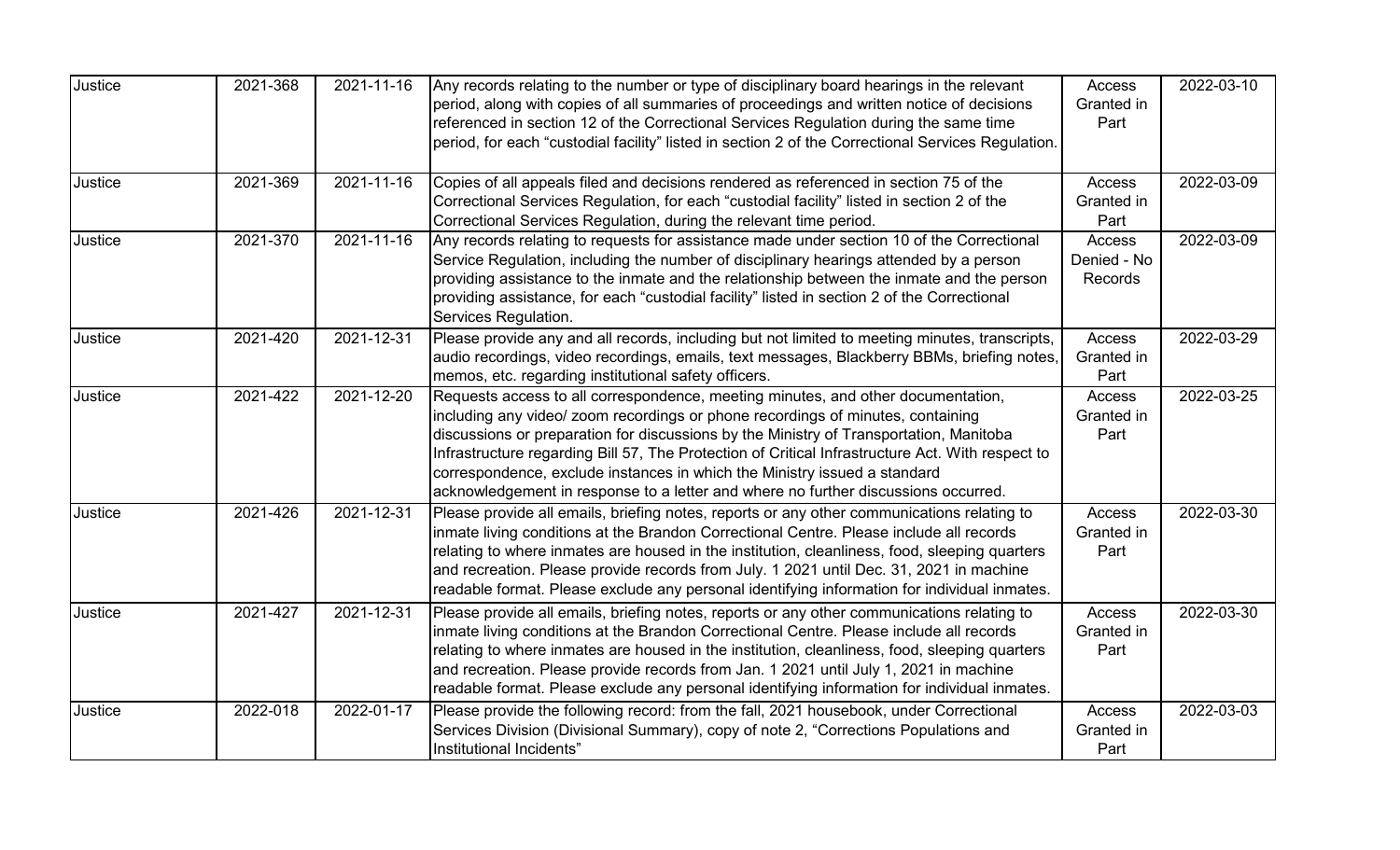| Justice | 2022-019 | 2022-01-17 | Please provide the following record: from the fall, 2021 housebook, under Correctional      | Access     | 2022-03-03 |
|---------|----------|------------|---------------------------------------------------------------------------------------------|------------|------------|
|         |          |            | Services Division (Divisional Summary), copy of note 3, "Corrections Rehabilitative         | Granted in |            |
|         |          |            | Programming"                                                                                | Full       |            |
| Justice | 2022-020 | 2022-01-17 | Please provide the following record: from the fall, 2021 housebook, under Correctional      | Access     | 2022-03-03 |
|         |          |            | Services Division (Divisional Summary), copy of note 5, "Dauphin Correctional Centre (DVV)  | Granted in |            |
|         |          |            | (sic) Closure"                                                                              | Full       |            |
| Justice | 2022-021 | 2022-01-17 | Please provide the following record: from the fall, 2021 housebook, under Correctional      | Access     | 2022-03-03 |
|         |          |            | Services Division (Divisional Summary), copy of note 6, "Deaths in Custody"                 | Granted in |            |
|         |          |            |                                                                                             | Part       |            |
| Justice | 2022-022 | 2022-01-20 | Please provide the following record: from the fall, 2021 housebook, under Correctional      | Access     | 2022-03-07 |
|         |          |            | Services Division (Divisional Summary), copy of note 16, "Community Justice Committees in   | Granted in |            |
|         |          |            | Manitoba"                                                                                   | Full       |            |
| Justice | 2022-023 | 2022-01-20 | Please provide the following record: from the fall, 2021 housebook, under Correctional      | Access     | 2022-03-07 |
|         |          |            | Services Division (Divisional Summary), copy of note 17, "Department of Families &          | Granted in |            |
|         |          |            | Department of Justice Youth Review"                                                         | Part       |            |
| Justice | 2022-024 | 2022-01-20 | Please provide the following record: from the fall, 2021 housebook, under Correctional      | Access     | 2022-03-07 |
|         |          |            | Services Division (Divisional Summary), copy of note 18, "Enhanced Employment Initiative    | Granted in |            |
|         |          |            | (EEi)"                                                                                      | Full       |            |
| Justice | 2022-025 | 2022-01-20 | Please provide the following record: from the fall, 2021 housebook, under Correctional      | Access     | 2022-03-07 |
|         |          |            | Services Division (Divisional Summary), copy of note 20, "Restorative Justice"              | Granted in |            |
|         |          |            |                                                                                             | Full       |            |
| Justice | 2022-033 | 2022-01-19 | Please provide the following record: from the fall 2021 Housebook, under "Correctional      | Access     | 2022-03-04 |
|         |          |            | Services Division (Divisional Summary)", copy of note 7, "Direct Lock-Up Termination".      | Granted in |            |
|         |          |            |                                                                                             | Part       |            |
| Justice | 2022-034 | 2022-01-19 | Please provide the following record: from the fall 2021 Housebook, under "Correctional      | Access     | 2022-03-04 |
|         |          |            | Services Division (Divisional Summary)", copy of note 11, "Medical Staffing in Correctional | Granted in |            |
|         |          |            | Centres".                                                                                   | Part       |            |
| Justice | 2022-035 | 2022-01-19 | Please provide the following record: from the fall 2021 Housebook, under "Correctional      | Access     | 2022-03-04 |
|         |          |            | Services Division (Divisional Summary)", copy of note 8, "Inmate Medications".              | Granted in |            |
|         |          |            |                                                                                             | Part       |            |
| Justice | 2022-036 | 2022-01-19 | Please provide the following record: from the fall 2021 Housebook, under "Correctional      | Access     | 2022-03-04 |
|         |          |            | Services Division (Divisional Summary)", copy of note 9, "Inmate Phone System".             | Granted in |            |
|         |          |            |                                                                                             | Part       |            |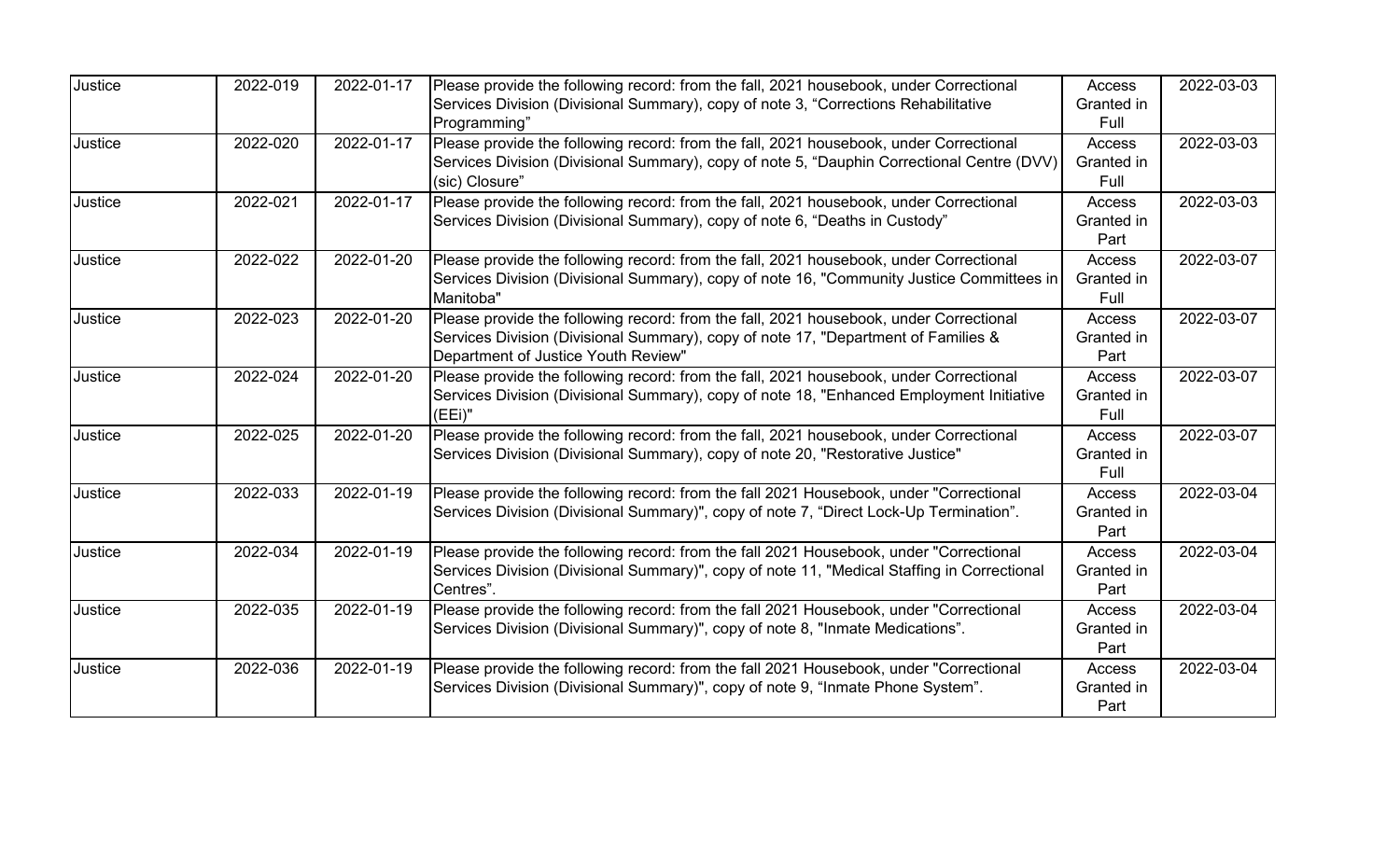| Justice | 2022-037 | 2022-01-26 | Please provide the following record: from the fall 2021 Housebook, under "Public Safety<br>Division (Divisional Summary)", copy of note 6, "Illicit Drug Task Force".                                                                                                                                                                                                    | Access<br>Granted in<br>Part            | 2022-03-11 |
|---------|----------|------------|--------------------------------------------------------------------------------------------------------------------------------------------------------------------------------------------------------------------------------------------------------------------------------------------------------------------------------------------------------------------------|-----------------------------------------|------------|
| Justice | 2022-038 | 2022-01-26 | Please provide the following record: from the fall 2021 Housebook, under "Public Safety<br>Division (Divisional Summary)", copy of note 1, "Community Safety Officer Program".                                                                                                                                                                                           | Access<br>Granted in<br>Full            | 2022-03-11 |
| Justice | 2022-039 | 2022-01-26 | Please provide the following record: from the fall 2021 Housebook, under "Public Safety<br>Division (Divisional Summary)", copy of note 2, "COVID-19 Enforcement".                                                                                                                                                                                                       | Access<br>Granted in<br>Full            | 2022-03-11 |
| Justice | 2022-040 | 2022-01-26 | Please provide the following record: from the fall 2021 Housebook, under "Public Safety<br>Division (Divisional Summary)", copy of note 3, "First Nation Safety Officer Program".                                                                                                                                                                                        | Access<br>Granted in<br>Full            | 2022-03-11 |
| Justice | 2022-044 | 2022-01-28 | Requests access to the total number of FTE's filled in Custody Corrections for fiscal years<br>2018/2019, 2019/2020, 2020/2021, 2021/2022 broken down by classification.<br>Requests access to the total number of vacant FTE's in Custody Corrections for fiscal years<br>2018/2019, 2019/2020, 2020/2021, 2021/2022 broken down by classification and vacancy<br>date. | Access<br>Granted in<br>Full            | 2022-03-14 |
| Justice | 2022-045 | 2022-01-28 | Requests access to the total number of employee terminations in Custody Corrections for<br>fiscal years 2018/2019, 2019/2020, 2020/2021, 2021/2022, please include the number of<br>terminations related to retirement.                                                                                                                                                  | Access<br>Granted in<br>Full            | 2022-03-14 |
| Justice | 2022-046 | 2022-01-28 | Requests access to the total number of overtime shifts in Custody Corrections and the total<br>number of those shifts that were staffed/ filled for fiscal years 2018/2019, 2019/2020,<br>2020/2021, 2021/2022.                                                                                                                                                          | Access<br>Denied - No<br><b>Records</b> | 2022-03-14 |
| Justice | 2022-047 | 2022-01-28 | Requests access to the total number of days or hours of sick time use by employees in<br>Custody Corrections for fiscal years 2018/2019, 2019/2020, 2020/2021, 2021/2022.                                                                                                                                                                                                | Access<br>Granted in<br>Full            | 2022-03-14 |
| Justice | 2022-048 | 2022-01-28 | Requests access to the total number of employees currently on permanent<br>accommodations in Custody Corrections.                                                                                                                                                                                                                                                        | Access<br>Granted in<br>Full            | 2022-03-14 |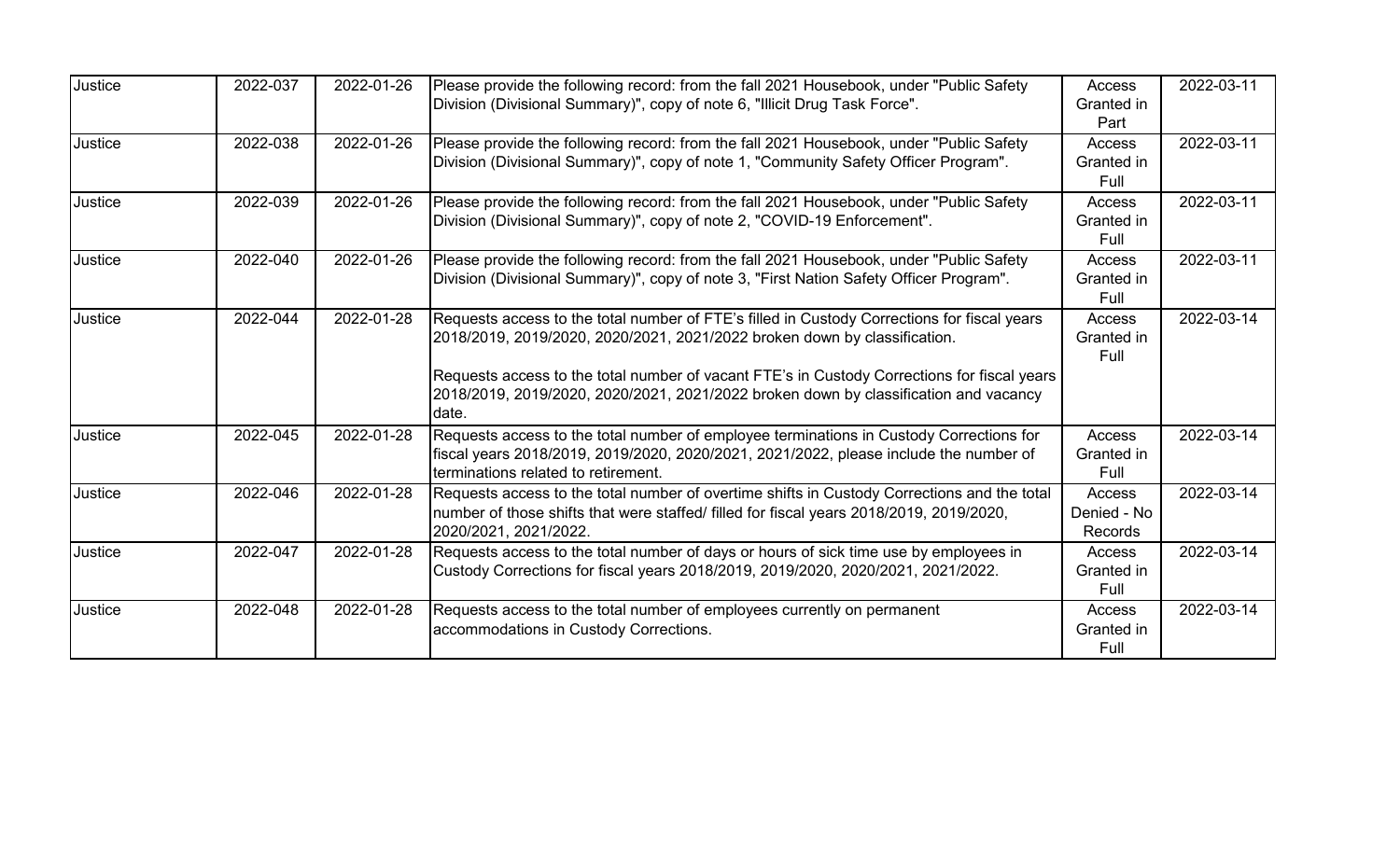| Justice | 2022-050 | 2022-02-03 | Item Description: 536 Human Rights Commission - name removed et al vs. Canada<br>Packers<br>Date: 1972<br>Fonds/Series Title: Attorney General Central Registry administration files<br>Government Schedule No.: ATG 0133<br>Accession No.: GR0624<br>Location: A-14-7-15<br>Original Format: Textual records<br>Item Description: name removed vs. Canada Packers<br>Date: 1983<br>Fonds/Series Title: Attorney General Central Registry administration files<br>Government Schedule No.: ATG 0133<br>Accession No.: GR2007<br>Location: H-3-3-5<br>Original Format: Textual records<br>Item Description: name removed vs. Canada Packers and Manitoba Food and<br><b>Commercial Workers</b><br>Date: 1984<br>Fonds/Series Title: Attorney General Central Registry administration files<br>Government Schedule No.: ATG 0133<br>Accession No.: GR2151<br>Location: H-5-8-1<br>Original Format: Textual records | Access<br>Granted in<br>Part | 2022-03-10 |
|---------|----------|------------|------------------------------------------------------------------------------------------------------------------------------------------------------------------------------------------------------------------------------------------------------------------------------------------------------------------------------------------------------------------------------------------------------------------------------------------------------------------------------------------------------------------------------------------------------------------------------------------------------------------------------------------------------------------------------------------------------------------------------------------------------------------------------------------------------------------------------------------------------------------------------------------------------------------|------------------------------|------------|
| Justice | 2022-054 | 2022-02-09 | Requests access to the following record: from the fall 2021 Housebook under "Public Safety<br>Division (Divisional Summary)", copy of note 7, "Indigenous Policing Initiatives".                                                                                                                                                                                                                                                                                                                                                                                                                                                                                                                                                                                                                                                                                                                                 | Access<br>Granted in<br>Part | 2022-03-25 |
| Justice | 2022-055 | 2022-02-09 | Requests access to the following record: from the fall 2021 Housebook, under "Public<br>Safety Division (Divisional Summary)", copy of note 8, "Manitoba Criminal Intelligence<br>Centre".                                                                                                                                                                                                                                                                                                                                                                                                                                                                                                                                                                                                                                                                                                                       | Access<br>Granted in<br>Part | 2022-03-25 |
| Justice | 2022-056 | 2022-02-09 | Requests access to the following record: from the fall 2021 Housebook under "Public Safety<br>Division (Divisional Summary)", copy of note 9, "Medical Cannabis Program".                                                                                                                                                                                                                                                                                                                                                                                                                                                                                                                                                                                                                                                                                                                                        | Access<br>Granted in<br>Part | 2022-03-25 |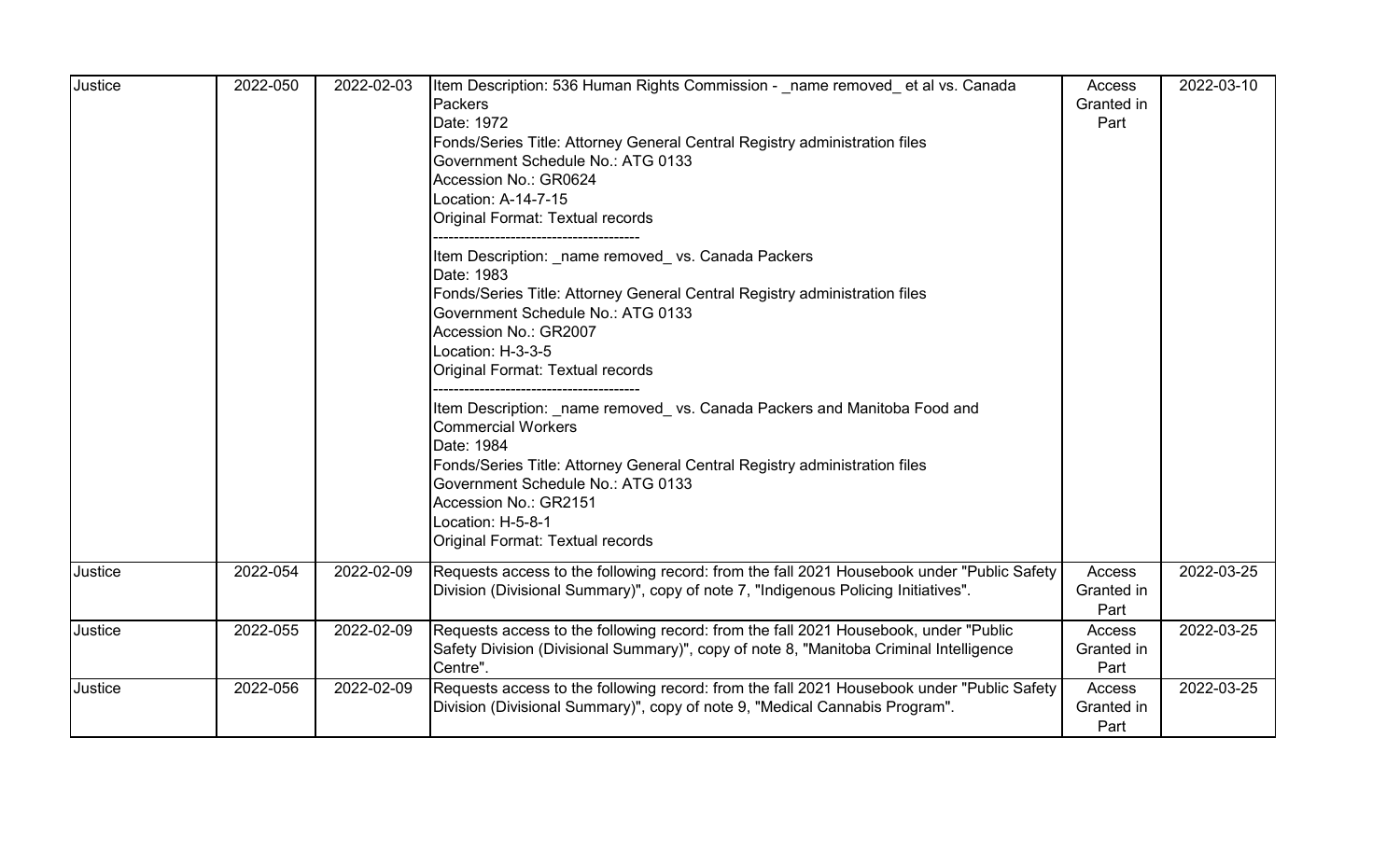| Justice | 2022-057 | 2022-02-09 | Requests access to the following record: from the fall 2021 Housebook under "Public Safety                                                                                     | Access                      | 2022-03-25 |
|---------|----------|------------|--------------------------------------------------------------------------------------------------------------------------------------------------------------------------------|-----------------------------|------------|
|         |          |            | Division (Divisional Summary)", copy of note 10, "Methamphetamine".                                                                                                            | Granted in<br>Part          |            |
| Justice | 2022-058 | 2022-02-09 | Requests access to records regarding costs associated with inmate transfer by month, since                                                                                     | <b>Access</b>               | 2022-03-25 |
|         |          |            | February 2020.                                                                                                                                                                 | Denied - No<br>Records      |            |
| Justice | 2022-059 | 2022-02-10 | Please provide the following record: from the fall, 2021 housebook, under Courts (Divisional                                                                                   | Access                      | 2022-03-28 |
|         |          |            | Summary), copy of note 1, "Integrated Case Management Project"                                                                                                                 | Granted in<br>Part          |            |
| Justice | 2022-060 | 2022-02-10 | 'Please provide the following record: from the fall, 2021 housebook, under Public Safety                                                                                       | Access                      | 2022-03-28 |
|         |          |            | Division (Divisional Summary), copy of note 21, "Citizens on Patrol Program (COPP)"                                                                                            | Granted in<br>Part          |            |
| Justice | 2022-061 | 2022-02-10 | Please provide the following record: from the fall, 2021 housebook, under Public Safety                                                                                        | Access                      | 2022-03-28 |
|         |          |            | Division (Divisional Summary), copy of note 22, "Community Mobilization"                                                                                                       | Granted in<br>Part          |            |
| Justice | 2022-062 | 2022-02-10 | Please provide the following record: from the fall, 2021 housebook, under Public Safety                                                                                        | Access                      | 2022-03-28 |
|         |          |            | Division (Divisional Summary), copy of note 23, "The Criminal Property Forfeiture Act"                                                                                         | Granted in<br>Part          |            |
| Justice | 2022-063 | 2022-02-12 | The number of staff employed in each correctional centre along with the number of staff on                                                                                     | Access                      | 2022-03-29 |
|         |          |            | accommodations (short and long term) in each correctional centre?                                                                                                              | Granted in<br>Full          |            |
| Justice | 2022-068 | 2022-02-17 | Information regarding EMS and fire response times to calls for help across Manitoba. Any                                                                                       | Access                      | 2022-03-28 |
|         |          |            | information you can provide would be incredibly helpful.                                                                                                                       | Denied - No                 |            |
|         |          |            |                                                                                                                                                                                | <b>Records</b>              |            |
| Justice | 2022-074 | 2022-02-17 | A recent FIPPA request asked for the following. Please provide the same response:<br>Requests access to: 1) The total number of FTE's filled in Custody Corrections for fiscal | <b>Access</b><br>Granted in | 2022-03-18 |
|         |          |            | years 2018/2019, 2019/2020, 2020/2021, 2021/2022 broken down by classification. 2)The                                                                                          | Full                        |            |
|         |          |            | total number of vacant FTEs in Custody Corrections for fiscal years 2018/2019, 2019/2020,                                                                                      |                             |            |
|         |          |            | 2020/2021, 2021/2022 broken down by classification and vacancy date.                                                                                                           |                             |            |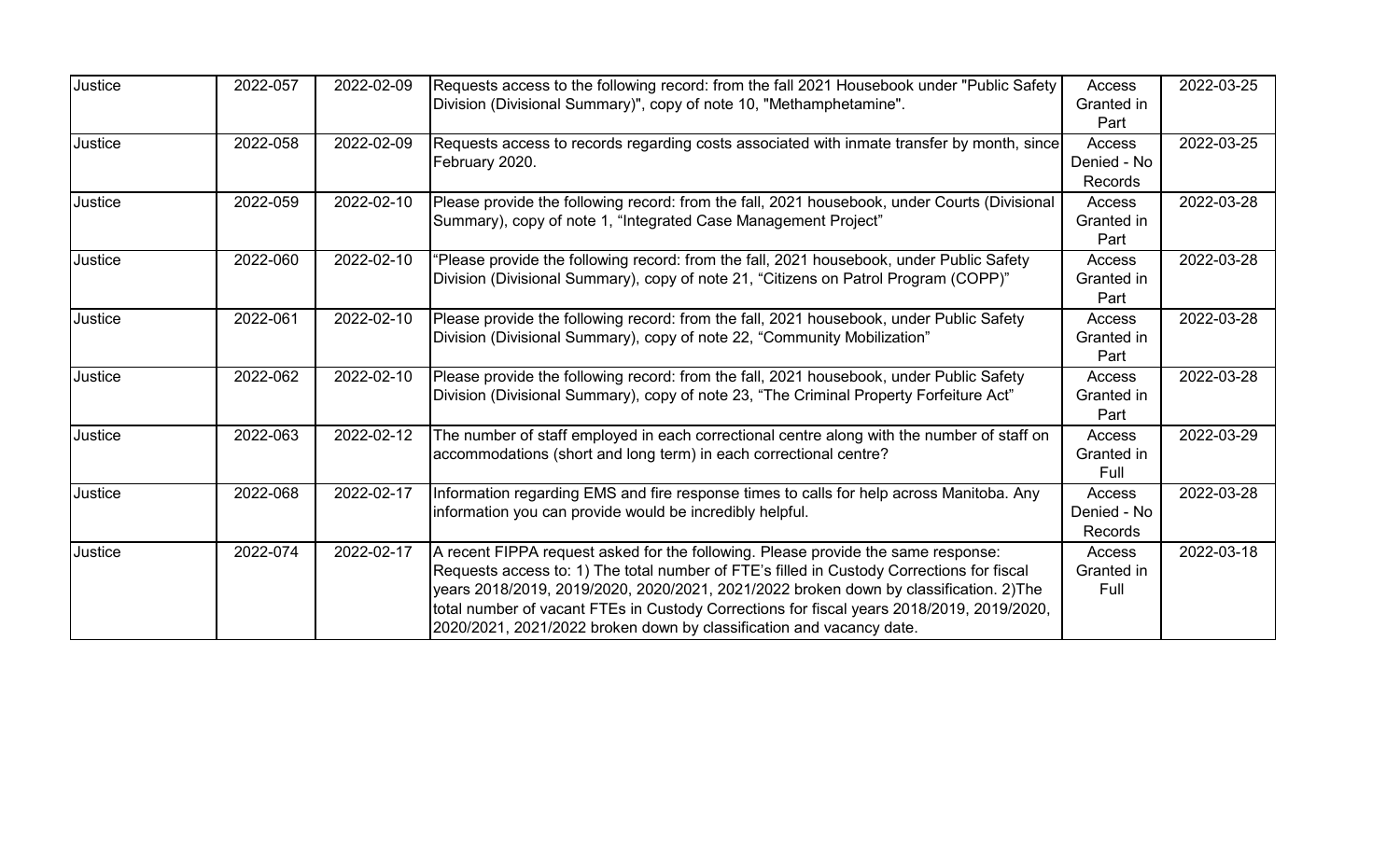| Justice                                                             | 2022-087                       | 2022-02-28 | Any records in the possession, custody or control of Kelvin Goertzen or the office of the<br>Attorney General, that:<br>1. prove or evidence (via ownership, contract or consent) that the "rules of civil procedure"<br>(that were promulgated by a private society/corporation) apply to, or have jurisdiction over<br>any man, woman or child (versus 'persons/corporations), and/or<br>2. prove or evidence (via ownership, contract or consent) that any man or woman has the<br>right to block or prevent any other man or woman from accessing a public courthouse, to<br>seek the administration of justice and move claim in court. | Access<br>Denied -<br>Exceptions to<br><b>Disclosure</b> | 2022-03-10 |
|---------------------------------------------------------------------|--------------------------------|------------|----------------------------------------------------------------------------------------------------------------------------------------------------------------------------------------------------------------------------------------------------------------------------------------------------------------------------------------------------------------------------------------------------------------------------------------------------------------------------------------------------------------------------------------------------------------------------------------------------------------------------------------------|----------------------------------------------------------|------------|
| Justice                                                             | 2022-105                       | 2022-03-28 | The total number of in-custody deaths in our (Manitoba) Provincial Jails from 2018-2021.<br>Possibly, I would prefer getting the total number of inmate deaths for each year from 2018-<br>2021. If possible the causes of death (suicide, natural death etc) could be added to this<br>request.                                                                                                                                                                                                                                                                                                                                             | Access<br>Granted in<br>Part                             | 2022-03-30 |
| Labour, Consumer<br>Protection and<br>Government<br><b>Services</b> | 22LCPGS-<br>026 (22LR-<br>006) | 2022-01-27 | All documents, reports, and relevant materials as it pertains to the [business name and<br>address removed] workplace issues.                                                                                                                                                                                                                                                                                                                                                                                                                                                                                                                | Access<br>Granted in<br>Part                             | 2022-02-25 |
| Labour, Consumer<br>Protection and<br>Government<br><b>Services</b> | 22LCPGS-<br>028 (22LR-<br>020) | 2022-02-02 | [Personal information removed], [business name and address removed]. In addition, I would<br>like the results of any workplace noise level testing. Date range: [Dates removed].                                                                                                                                                                                                                                                                                                                                                                                                                                                             | Access<br>Granted in<br>Part                             | 2022-03-03 |
| Labour, Consumer<br>Protection and<br>Government<br><b>Services</b> | 22LCPGS-<br>030 (22LR-<br>022) | 2022-02-11 | Copies of any Workplace Safety and Health complaints, orders, and confirmation of<br>satisfaction of the terms of any orders of the following corporations, authorizations attached:<br>[business information removed]                                                                                                                                                                                                                                                                                                                                                                                                                       | Access<br>Granted in<br>Part                             | 2022-03-07 |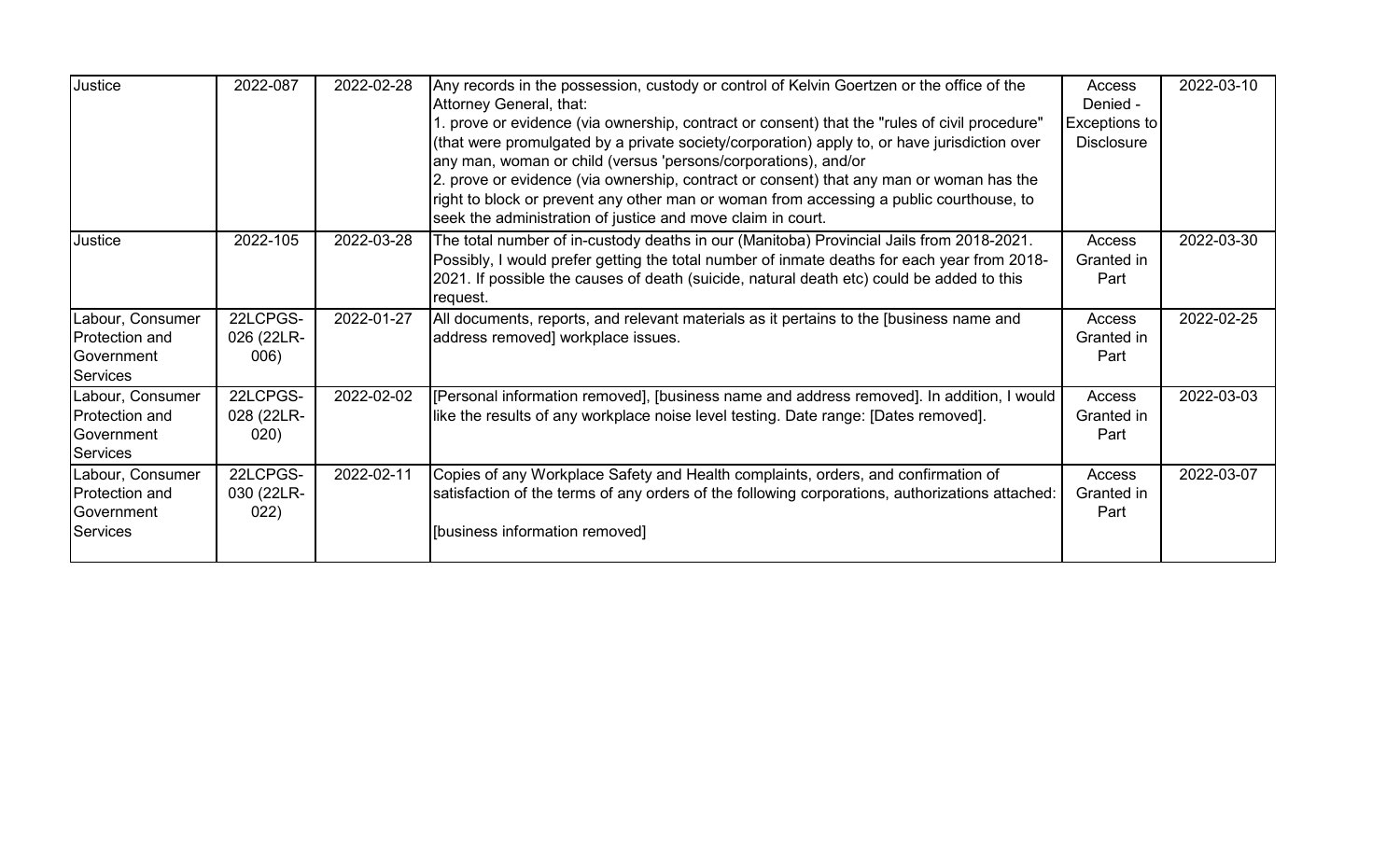| Labour, Consumer      | 22LCPGS- | 2022-02-17 | 1. Copies of all Inco and Vale procurements in the Province of Manitoba between the time      | Access        | 2022-03-22 |
|-----------------------|----------|------------|-----------------------------------------------------------------------------------------------|---------------|------------|
| <b>Protection and</b> | 031      |            | period (Jan 1988 - Jan 2022)                                                                  | Denied - No   |            |
| Government            |          |            | 2. Copies of all Inco and Vale Inco joint: [see attached]                                     | Records       |            |
| Services              |          |            | a. Operations                                                                                 |               |            |
|                       |          |            | b. Business Interests                                                                         |               |            |
|                       |          |            | c. Contracts                                                                                  |               |            |
|                       |          |            | d. Projects                                                                                   |               |            |
|                       |          |            | e. Investments                                                                                |               |            |
|                       |          |            | f. Partnerships                                                                               |               |            |
|                       |          |            | g. Other Plans                                                                                |               |            |
|                       |          |            | In the Province of Manitoba under the following government leaders & administration:          |               |            |
|                       |          |            | a. Premier Gary Doer                                                                          |               |            |
|                       |          |            | b. Premier Greg Selinger                                                                      |               |            |
|                       |          |            | c. Premier Brian Pallister                                                                    |               |            |
|                       |          |            | d. Premier Heather Stefanson                                                                  |               |            |
|                       |          |            | e. Premier Kelvin Goertzen (Sept 1, 2021 - Nov 2, 2021)                                       |               |            |
|                       |          |            | & including all deputy ministers & infrastructure ministers for a, b, c, d, e                 |               |            |
|                       |          |            | Timeframe: January 1988 - January 2022                                                        |               |            |
| Mental Health and     | 001-22   | 2022-01-17 | Please provide the following record: from the fall, 2021 session prep book, under "1. Top     | Access        | 2022-03-03 |
| Community             |          |            | Issues," copy of note 1.4, "Consultations"                                                    | Granted in    |            |
| Wellness              |          |            | Date Range: November 1, 2021 to current                                                       | Part          |            |
| Mental Health and     | 002-22   | 2022-01-17 | Please provide the following record: from the fall, 2021 session prep book, under "2. Human   | <b>Access</b> | 2022-03-03 |
| Community             |          |            | Resources and Training," copy of note 2.3, "Registered Psychiatric Nurses"                    | Granted in    |            |
| Wellness              |          |            | Date Range: November 1, 2021 to current                                                       | Part          |            |
| Mental Health and     | 003-22   | 2022-01-17 | Please provide the following record: from the fall, 2021 session prep book, under "2. Human   | Access        | 2022-03-03 |
| Community             |          |            | Resources and Training," copy of note 2.4, "Clinical Psychologists"                           | Granted in    |            |
| Wellness              |          |            | Date Range: November 1, 2021 to current                                                       | Part          |            |
| Mental Health and     | 005-22   | 2022-01-18 | Please provide the following record: from the fall, 2021 session prep book, under "3.         | Access        | 2022-03-04 |
| Community             |          |            | Services and Walt Times," copy of note 3.4, "Wait Times for Addictions Treatments". Date      | Granted in    |            |
| Wellness              |          |            | range: November 1, 2021 to current                                                            | Part          |            |
| Mental Health and     | 006-22   | 2022-01-18 | Please provide the following record: from the fall, 2021 session prep book, under "3.         | Access        | 2022-03-04 |
| Community             |          |            | Services and Wait Times," copy of note 3.5, "Psychiatry Inpatient /Outpatient Services". - By | Granted in    |            |
| <b>Wellness</b>       |          |            | region". Date range: November 1, 2021 to current.                                             | Part          |            |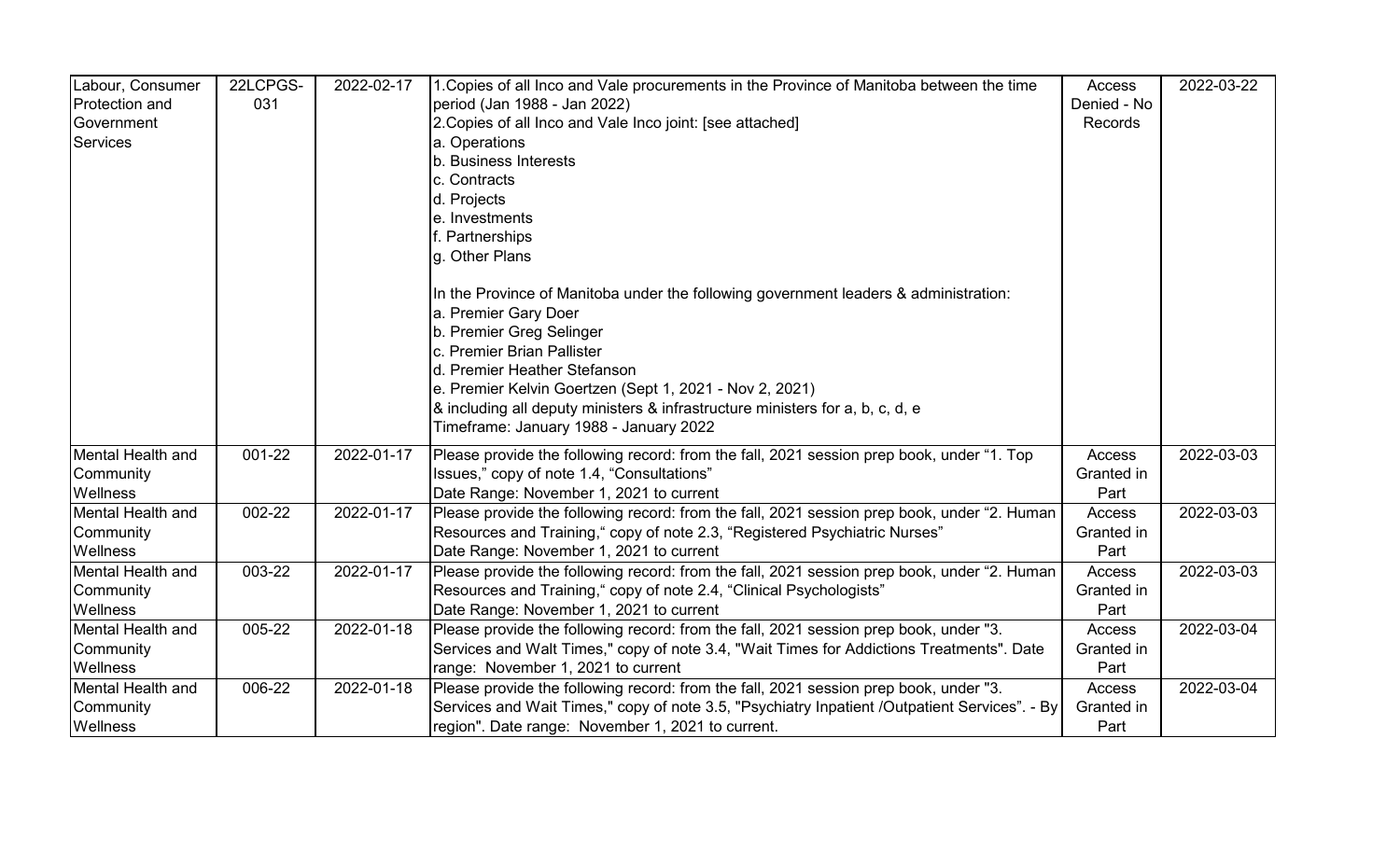| Mental Health and | 007-22     | 2022-01-18 | Please provide the following record: from the fall, 2021 session prep book, under "3.         | Access        | 2022-03-04 |
|-------------------|------------|------------|-----------------------------------------------------------------------------------------------|---------------|------------|
| Community         |            |            | Services and Walt Times," copy of note 3.6 "Access to Psychological Services - By region".    | Granted in    |            |
| <b>Wellness</b>   |            |            | Date range: November 1, 2021 to current.                                                      | Part          |            |
| Mental Health and | 009-22     | 2022-01-19 | Please provide the following record: from the fall, 2021 session prep book, under "4.         | <b>Access</b> | 2022-03-04 |
| Community         |            |            | Mental Health and Addictions," copy of note 4.1 "VIRGO Report. Date range: November 1,        | Granted in    |            |
| <b>Wellness</b>   |            |            | 2021 to current.                                                                              | Part          |            |
| Mental Health and | 010-22     | 2022-01-19 | Please provide the following record: from the fall, 2021 session prep book, under "4. Mental  | <b>Access</b> | 2022-03-04 |
| Community         |            |            | Health and Addictions copy of note 4.2 Illicit Drug Task Force Report (rename from Meth       | Granted in    |            |
| <b>Wellness</b>   |            |            | Task Force Report)". Date range: November 1, 2021 to current.                                 | Part          |            |
| Mental Health and | 011-22     | 2022-01-19 | Please provide the following record: from the fall, 2021 session prep book, under "4. Mental  | <b>Access</b> | 2022-03-04 |
| Community         |            |            | Health and Addictions," copy of note 4.5 "Federal MHA Funding". Date range: November 1        | Granted in    |            |
| <b>Wellness</b>   |            |            | 2021 to current.                                                                              | Part          |            |
| Mental Health and | $013 - 22$ | 2022-01-20 | Please provide the following record: from the fall, 2021 session prep book, under "4. Mental  | Access        | 2022-03-07 |
| Community         |            |            | Health and Addictions, copy of note 4.24 "RAAM Clinics". Date range: November 1, 2021 to      | Granted in    |            |
| <b>Wellness</b>   |            |            | present.                                                                                      | Part          |            |
| Mental Health and | 014-22     | 2022-01-20 | A July 19, 2021 press release entitled Province Announces Consultation Plan for Mental        | Access        | 2022-03-07 |
| Community         |            |            | Health, Wellness and Recovery. Please provide a copy of the report and records regarding      | Granted in    |            |
| <b>Wellness</b>   |            |            | this. Date range: July 2021 to current.                                                       | Part          |            |
| Mental Health and | 016-22     | 2022-01-26 | Please provide the following record: from the fall, 2021 session prep book, under "4. Mental  | <b>Access</b> | 2022-03-11 |
| Community         |            |            | Health and Addictions," copy of note 4.17 "Investments In Harm Reduction"                     | Granted in    |            |
| <b>Wellness</b>   |            |            | Date Range: November 1 to present                                                             | Part          |            |
| Mental Health and | 017-22     | 2022-01-26 | Please provide the following record: from the fall, 2021 session prep book, under "4. Mental  | Access        | 2022-03-11 |
| Community         |            |            | Health and Addictions, copy of note 4.20 "Alcohol and Other Drug Use"                         | Granted in    |            |
| <b>Wellness</b>   |            |            | Date Range: November 1 to present                                                             | Part          |            |
| Mental Health and | $018 - 22$ | 2022-02-09 | Please provide the following record: from the fall, 2021 session prep book, under "4. Mental  | <b>Access</b> | 2022-03-31 |
| Community         |            |            | Health and Addictions," copy of note 4.28 "Conversion Therapy". Date Range: November 1        | Granted in    |            |
| <b>Wellness</b>   |            |            | to present                                                                                    | Part          |            |
| Mental Health and | 020-22     | 2022-02-09 | Please provide the following record: from the fall, 2021 session prep book, under "11.        | Access        | 2022-03-25 |
| Community         |            |            | Wellness", copy of note 11.1 "Prevention related to Chronic Disease". Date Range:             | Granted in    |            |
| <b>Wellness</b>   |            |            | November 1 to present                                                                         | Part          |            |
| Mental Health and | 022-22     | 2022-02-10 | Please provide the following record: from the fall, 2021 session prep book, under section "3. | Access        | 2022-03-28 |
| Community         |            |            | Services and Wait Times", copy of note 3.8 "Selkirk Mental Health Centre". November 1 to      | Granted in    |            |
| <b>Wellness</b>   |            |            | present                                                                                       | Part          |            |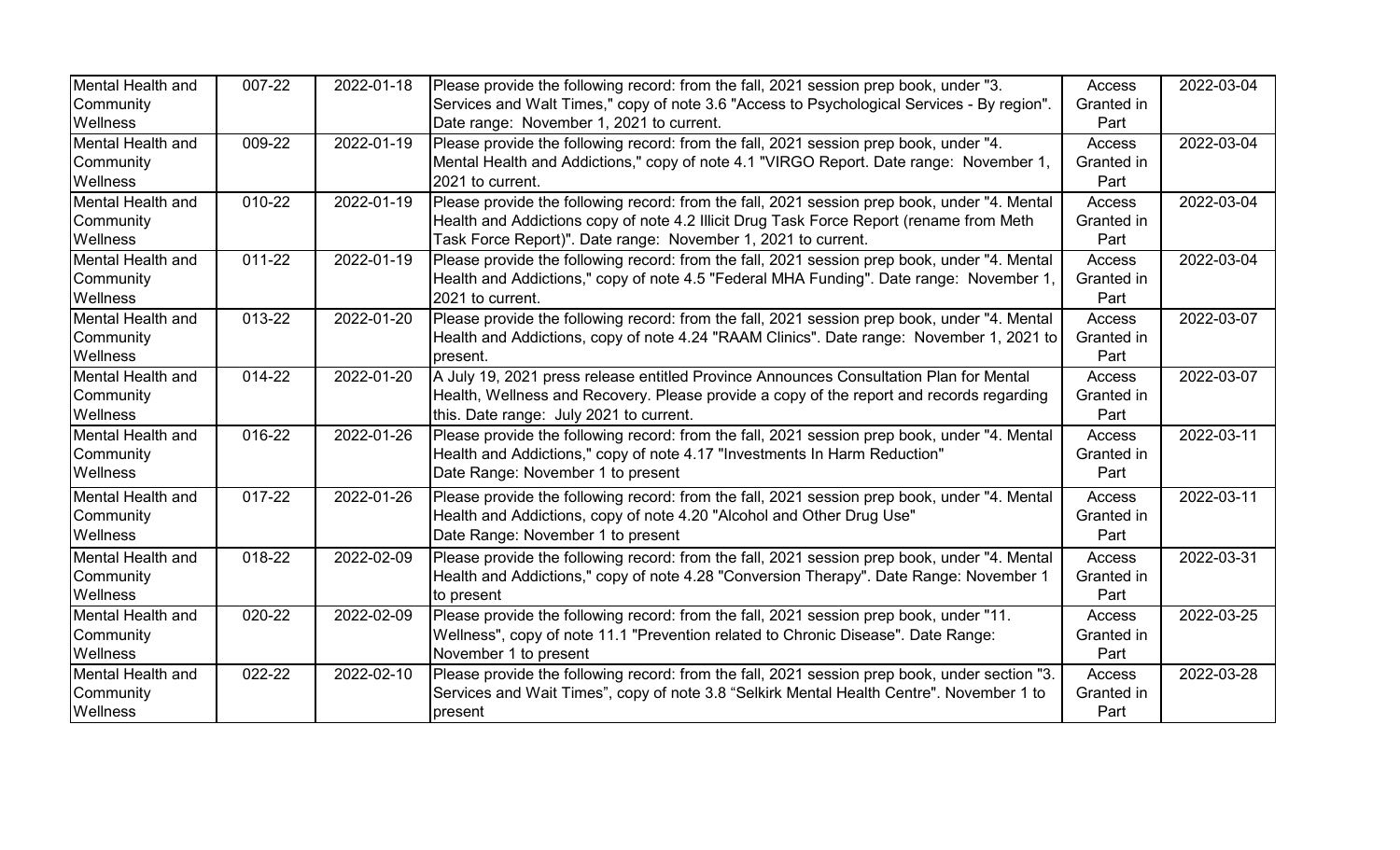| Mental Health and          | 023-22     | 2022-02-10 | Please provide the following record: from the fall, 2021 session prep book, under "4. Mental | Access        | 2022-03-28 |
|----------------------------|------------|------------|----------------------------------------------------------------------------------------------|---------------|------------|
| Community                  |            |            | Health and Addictions", copy of note 4.27" Mental Health Protection and Illness Prevention"  | Granted in    |            |
| Wellness                   |            |            |                                                                                              | Part          |            |
| Mental Health and          | 025-22     | 2022-02-10 | Please provide the following record: from the fall, 2021 session prep book, under" 10,       | Access        | 2022-03-28 |
| Community                  |            |            | Finance", note 10.1 " Budget 2021-22 MHWR". November 1 to present                            | Granted in    |            |
| Wellness                   |            |            |                                                                                              | Part          |            |
| <b>Municipal Relations</b> | MR 2022-02 | 2022-01-31 | Copy of Fire Report for Swan Valley Co-op Argo, Swan River, Manitoba that occurred on        | Access        | 2022-03-01 |
|                            |            |            | January 13, 2022                                                                             | Granted in    |            |
|                            |            |            |                                                                                              | Part          |            |
| Municipal Relations        | MR 2022-03 | 2022-02-01 | Copy of Fire Report for Swan Valley Co-op Argo, Swan River, Manitoba that occurred on        | Access        | 2022-03-01 |
|                            |            |            | January 13, 2022                                                                             | Granted in    |            |
|                            |            |            |                                                                                              | Part          |            |
| <b>Municipal Relations</b> | MR 2022-08 | 2022-02-17 | Copy of Fire Report                                                                          | Access        | 2022-03-16 |
|                            |            |            |                                                                                              | Granted in    |            |
|                            |            |            |                                                                                              | Part          |            |
| <b>Municipal Relations</b> | MR 2022-09 | 2022-02-17 | Copy of Fire Report                                                                          | Access        | 2022-03-17 |
|                            |            |            |                                                                                              | Granted in    |            |
|                            |            |            |                                                                                              | Part          |            |
| <b>Municipal Relations</b> | MR 2022-11 | 2022-02-18 | Copy of Fire Report                                                                          | <b>Access</b> | 2022-03-17 |
|                            |            |            |                                                                                              | Granted in    |            |
|                            |            |            |                                                                                              | Part          |            |
| <b>Municipal Relations</b> | MR 2022-13 | 2022-02-17 | Copy of Fire Report                                                                          | Access        | 2022-03-30 |
|                            |            |            |                                                                                              | Granted in    |            |
|                            |            |            |                                                                                              | Part          |            |
| Municipal Relations        | MR 2022-14 | 2022-02-17 | Copy of Fire Report                                                                          | Access        | 2022-03-25 |
|                            |            |            |                                                                                              | Granted in    |            |
|                            |            |            |                                                                                              | Part          |            |
| <b>Municipal Relations</b> | MR 2022-15 | 2022-02-19 | Copy of Fire Report                                                                          | <b>Access</b> | 2022-03-17 |
|                            |            |            |                                                                                              | Granted in    |            |
|                            |            |            |                                                                                              | Part          |            |
| <b>Municipal Relations</b> | MR 2022-16 | 2022-02-17 | Copy of Fire Report                                                                          | Access        | 2022-03-30 |
|                            |            |            |                                                                                              | Granted in    |            |
|                            |            |            |                                                                                              | Part          |            |